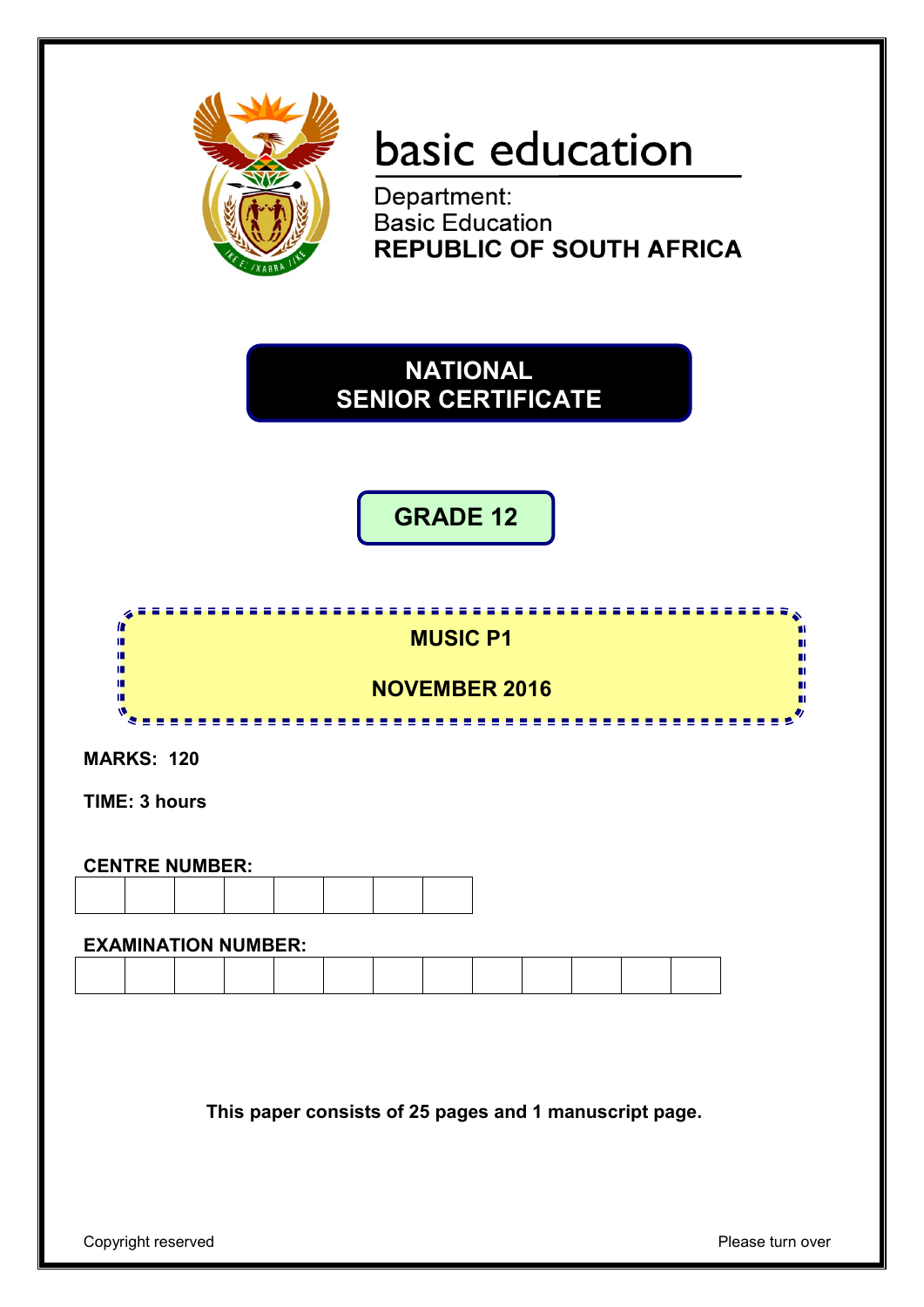#### **INSTRUCTIONS AND INFORMATION**

- 1. This question paper consists of FIVE sections, namely SECTIONS A, B, C, D and E.
- 2. SECTIONS A and B are COMPULSORY.
- 3. SECTION C: WESTERN ART MUSIC (WAM), SECTION D: JAZZ and SECTION E: INDIGENOUS AFRICAN MUSIC (IAM) are choice questions. Answer only ONE of these sections (SECTION C or D or E).
- 4. Write all music notation in SECTION A in pencil and all written text in blue or black ink on this question paper.
- 5. Answer SECTION B and SECTION C or D or E in blue or black ink in the ANSWER BOOK provided.
- 6. Number the answers correctly according to the numbering system used in this question paper.
- 7. The last page of this question paper is manuscript paper intended for rough work. Candidates may remove this page.
- 8. Candidates may NOT have access to any musical instrument for the duration of this examination.
- 9. Candidates must take note of the mark allocation for each question to provide enough information in their answers.
- 10. Write neatly and legibly.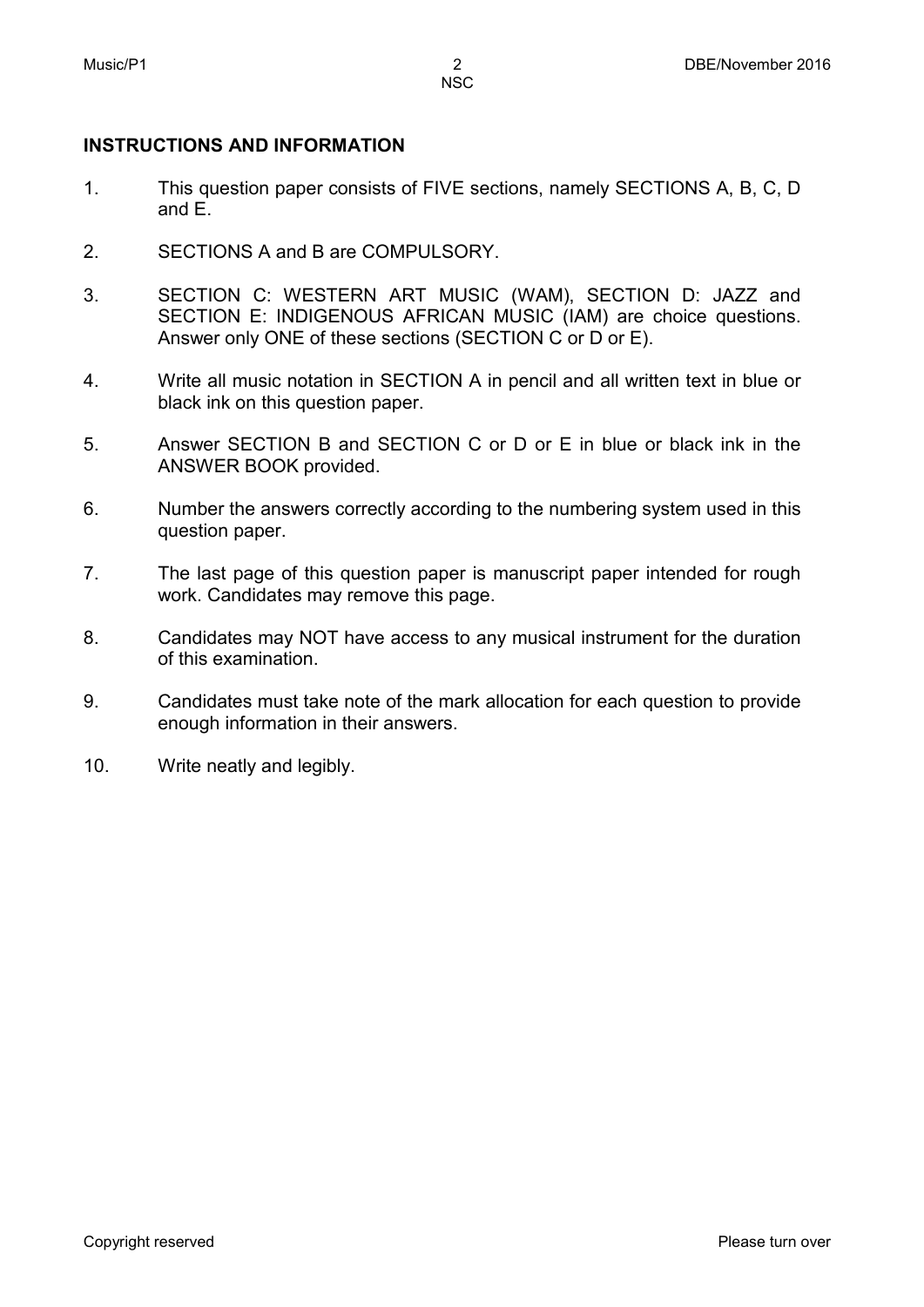#### **MARKING GRID**

| <b>SECTION</b>                                                        | <b>QUESTION</b>    | <b>MARKS</b>    | <b>MARKER</b> | <b>MODERATOR</b> |
|-----------------------------------------------------------------------|--------------------|-----------------|---------------|------------------|
| THEORY OF MUSIC<br>A:                                                 | 1                  | 20              |               |                  |
| (COMPULSORY)                                                          | $\overline{2}$     | 15              |               |                  |
|                                                                       | 3                  | 10              |               |                  |
|                                                                       | $\overline{4}$     | 15              |               |                  |
|                                                                       | <b>SUBTOTAL</b>    | 60              |               |                  |
|                                                                       | <b>AND</b>         |                 |               |                  |
| <b>GENERAL MUSIC</b><br><b>B:</b><br><b>KNOWLEDGE</b><br>(COMPULSORY) | 5                  | 20              |               |                  |
|                                                                       | <b>SUBTOTAL</b>    | 20              |               |                  |
|                                                                       | <b>AND</b>         |                 |               |                  |
| C: WAM                                                                | 6                  | 10              |               |                  |
|                                                                       | $\overline{7}$     | 5               |               |                  |
|                                                                       | 8                  | 5               |               |                  |
|                                                                       | 9                  | 5               |               |                  |
|                                                                       | 10                 | 15              |               |                  |
|                                                                       | <b>SUBTOTAL</b>    | 40              |               |                  |
|                                                                       |                    | <b>OR</b>       |               |                  |
| D: JAZZ                                                               | 11                 | 10              |               |                  |
|                                                                       | 12                 | 5               |               |                  |
|                                                                       | 13                 | $\sqrt{5}$      |               |                  |
|                                                                       | 14                 | 5               |               |                  |
|                                                                       | 15                 | 15              |               |                  |
|                                                                       | <b>SUBTOTAL</b>    | 40              |               |                  |
|                                                                       |                    | <b>OR</b>       |               |                  |
| E:<br><b>IAM</b>                                                      | 16                 | 10 <sup>1</sup> |               |                  |
|                                                                       | 17                 | 5               |               |                  |
|                                                                       | 18                 | $\sqrt{5}$      |               |                  |
|                                                                       | 19                 | 5               |               |                  |
|                                                                       | 20                 | 15              |               |                  |
|                                                                       | <b>SUBTOTAL</b>    | 40              |               |                  |
|                                                                       | <b>GRAND TOTAL</b> | 120             |               |                  |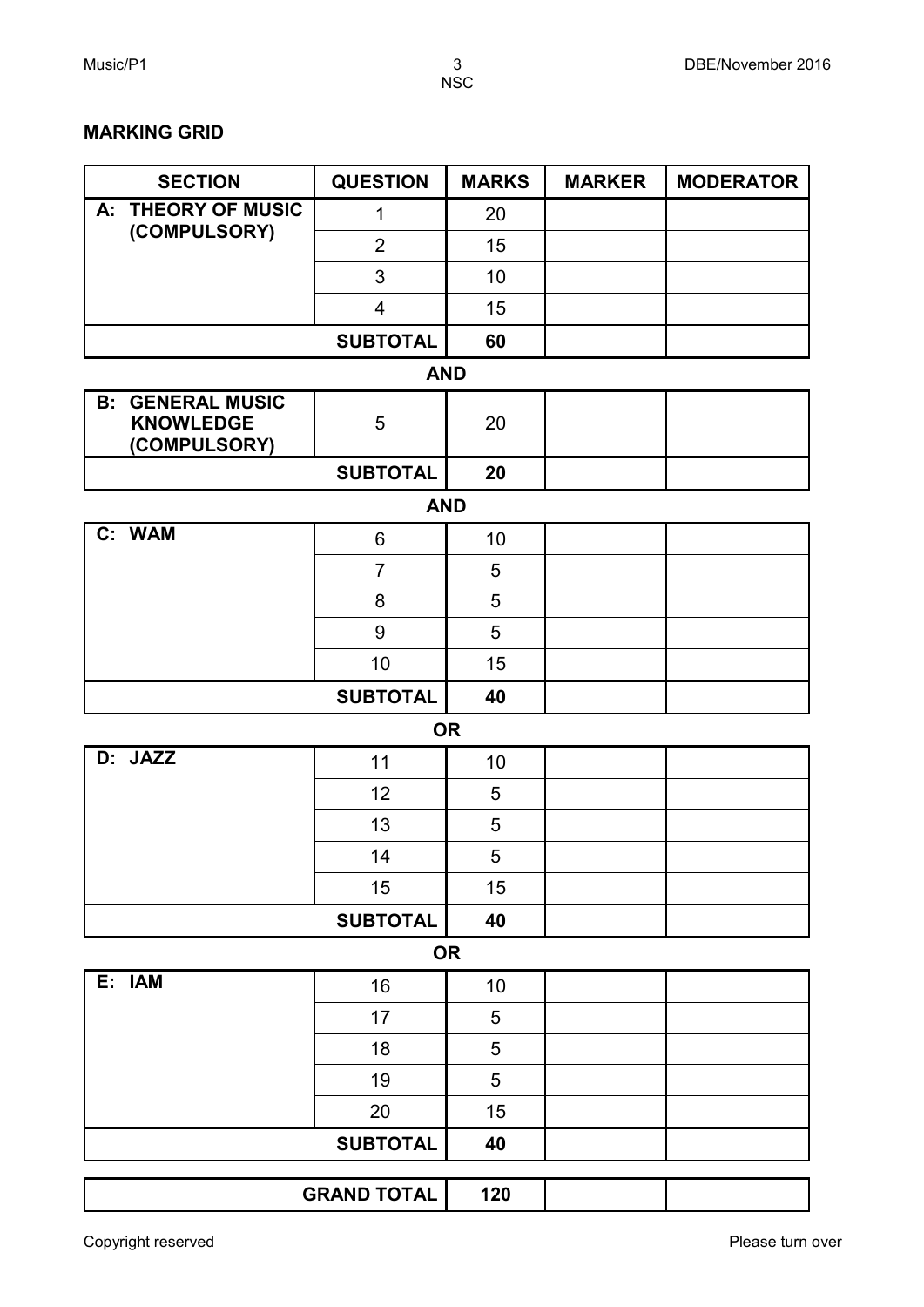etc.

 $\overline{1.6}$ 

**NSC** 

## **SECTION A: THEORY OF MUSIC (COMPULSORY) (90 minutes)**

#### **Answer QUESTION 1 AND QUESTION 2.1 OR 2.2 AND QUESTION 3.1 OR 3.2 AND QUESTION 4.1 OR 4.2.**

Answer the questions in the spaces provided on this question paper.

## **QUESTION 1 (25 minutes)**

Study the extract below and answer the questions that follow.



## You Needed Me (Extract)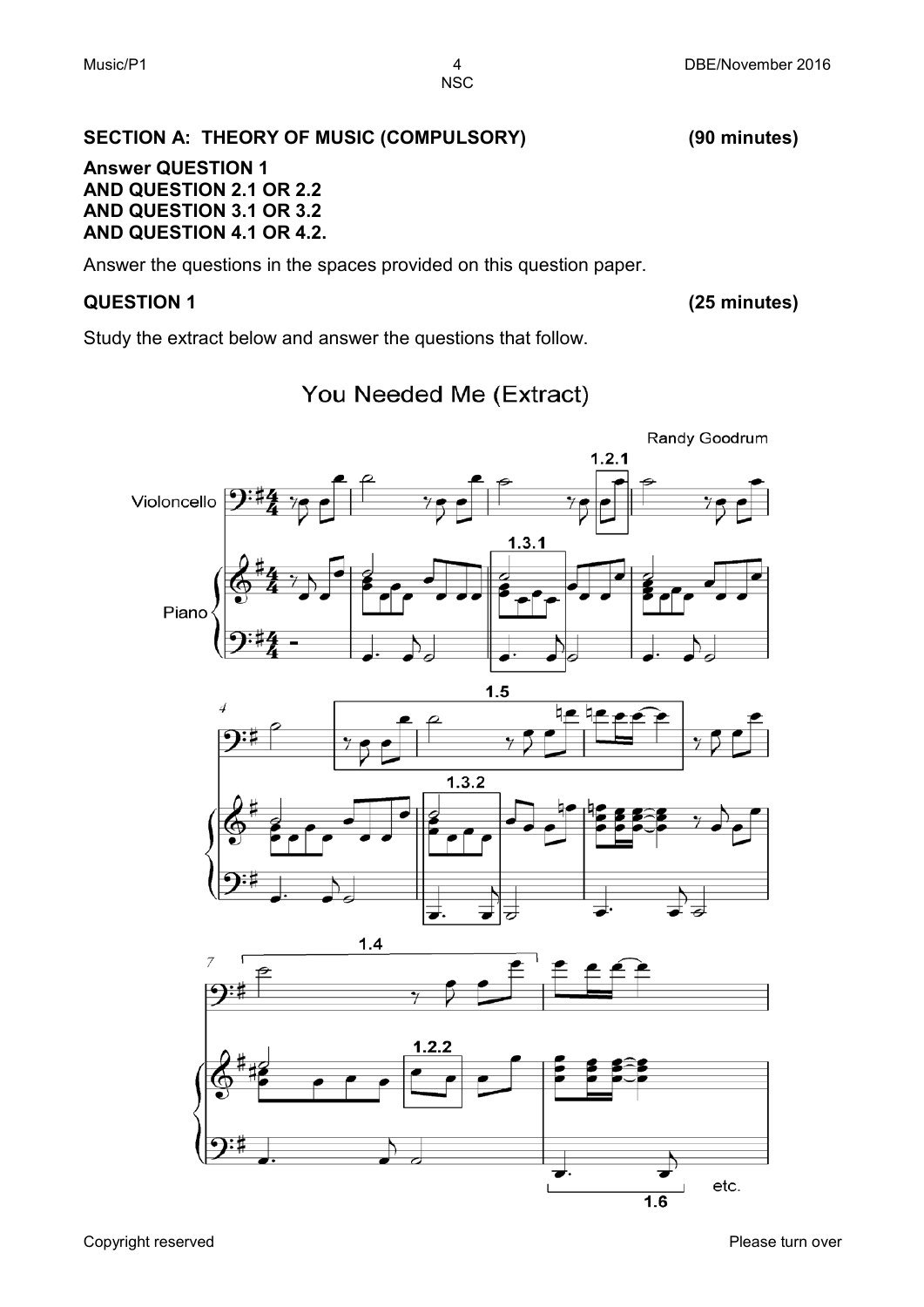1.1 Name the main key of this piece.  $\overline{\phantom{a}}$  (1) 1.2 Name the intervals at **1.2.1** and **1.2.2** according to type and distance. 1.2.1 \_\_\_\_\_\_\_\_\_\_\_\_\_\_\_\_\_\_\_\_\_\_\_\_\_\_\_\_\_\_\_\_\_\_\_\_\_\_  $1.2.2$  (2) 1.3 Name the triads at **1.3.1** and **1.3.2** according to type and position/inversion.  $1.3.1$   $\frac{1.3.1}$   $\frac{1.3.1}$   $\frac{1.3.1}$   $\frac{1}{1.3.1}$   $\frac{1}{1.3.1}$   $\frac{1}{1.3.1}$   $\frac{1}{1.3.1}$   $\frac{1}{1.3.1}$   $\frac{1}{1.3.1}$   $\frac{1}{1.3.1}$   $\frac{1}{1.3.1}$   $\frac{1}{1.3.1}$   $\frac{1}{1.3.1}$   $\frac{1}{1.3.1}$   $\frac{1}{1.3.1}$   $\frac{1}{1.3$  $1.3.2$  (2) 1.4 Rewrite the violoncello part of bar 7 in compound time. Add the new time signature. (3) 1.5 Transpose the violoncello part of bars  $4^3-6^2$  a tone (major second) higher. Insert the new key signature. (3) 1.6 Rewrite the bass part of the piano in bar 8 TWO octaves higher in the alto clef. (1) 1.7 Complete the melodic fragment below by adding TWO ascending sequences.

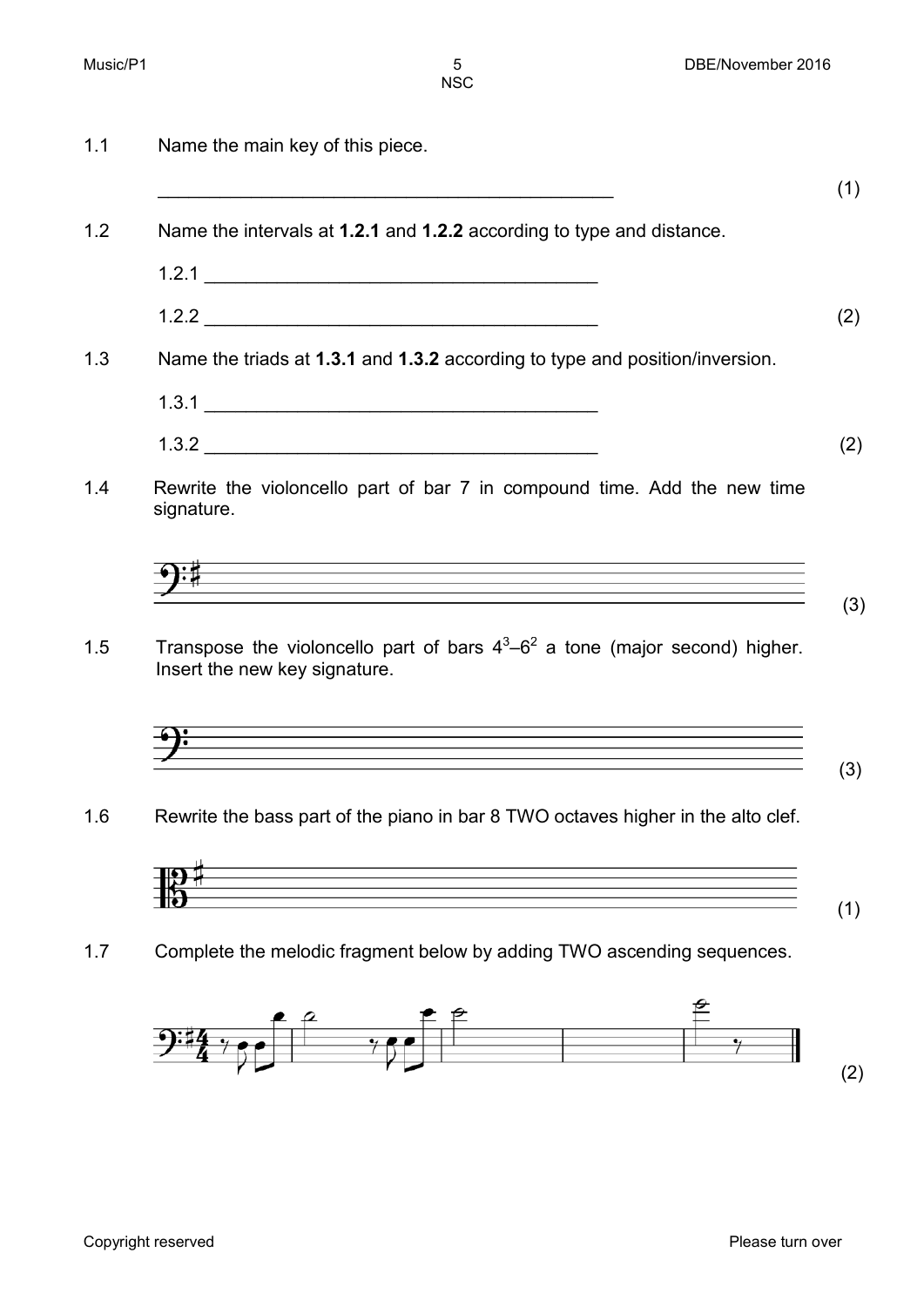- 1.8 Write the scales below as indicated.
	- 1.8.1 Complete the ascending chromatic scale starting on the given note.



1.8.2 Complete the ascending Dorian mode starting on E.



1.8.3 Write  $B<sup>b</sup>$  melodic minor ascending and descending with key signature. Mark the semitones.



**[20]**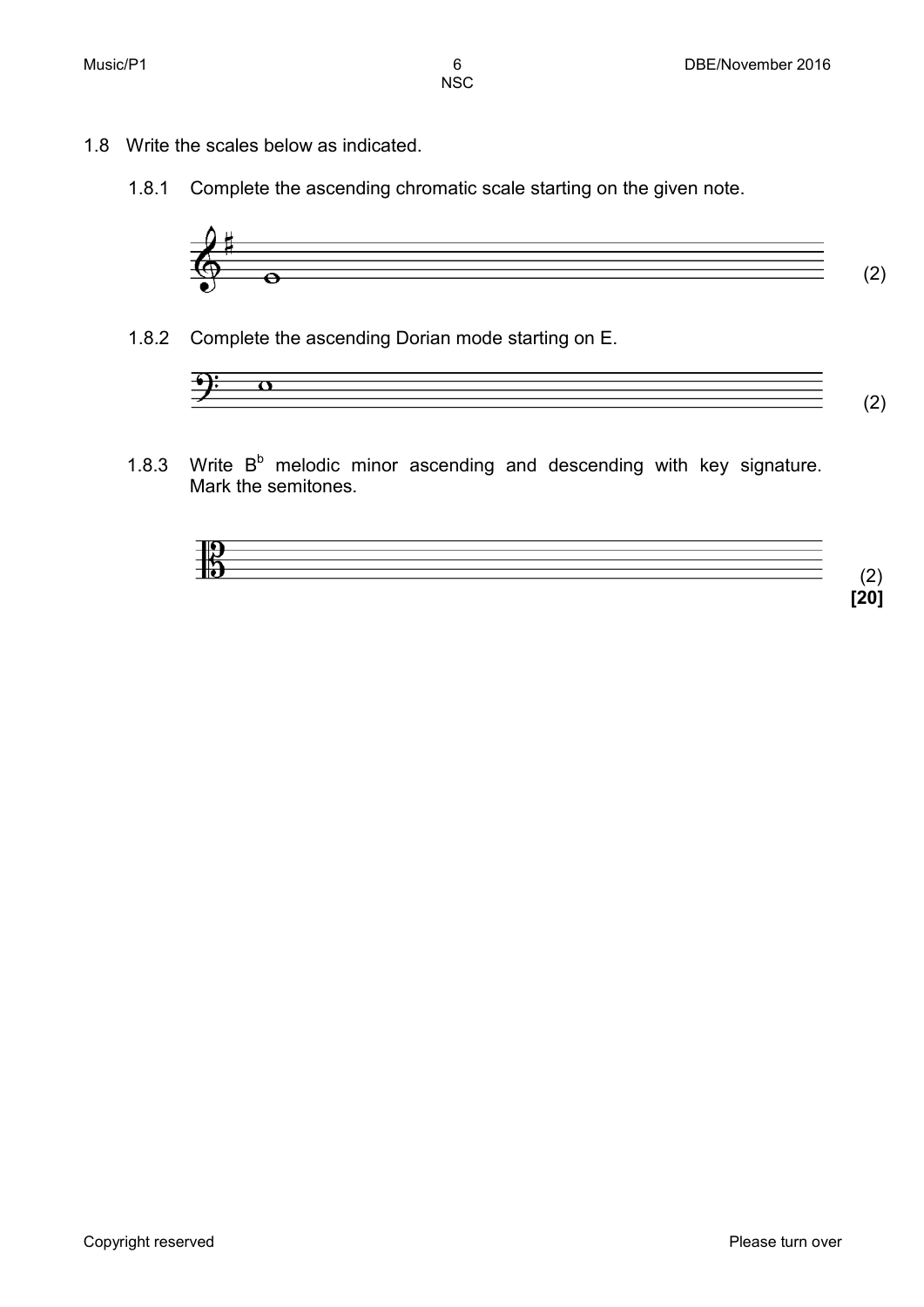## **QUESTION 2 (25 minutes)**

#### **Answer EITHER QUESTION 2.1 OR QUESTION 2.2.**

2.1 Complete the opening motif below to form a twelve-bar melody in ternary form for any single-line melodic instrument of your choice. Name the instrument for which you are writing. Indicate the tempo and add dynamic and articulation marks.

Instrument:  $\blacksquare$ 

Tempo:







The melody will be marked according to the following criteria:

| <b>DESCRIPTION</b>                                                               | <b>MARK</b><br><b>ALLOCATION</b> | <b>CANDIDATE'S</b><br><b>MARKS</b> |
|----------------------------------------------------------------------------------|----------------------------------|------------------------------------|
| Form and cadential points                                                        | 3                                |                                    |
| <b>Correctness</b><br>Note stems, beats per bar, accidentals,<br>spacing, layout | 2                                |                                    |
| Quality<br>Suitability, dynamics, articulation, musicality,<br>tempo             | 10                               |                                    |
| <b>TOTAL</b>                                                                     | 15                               |                                    |

**[15]**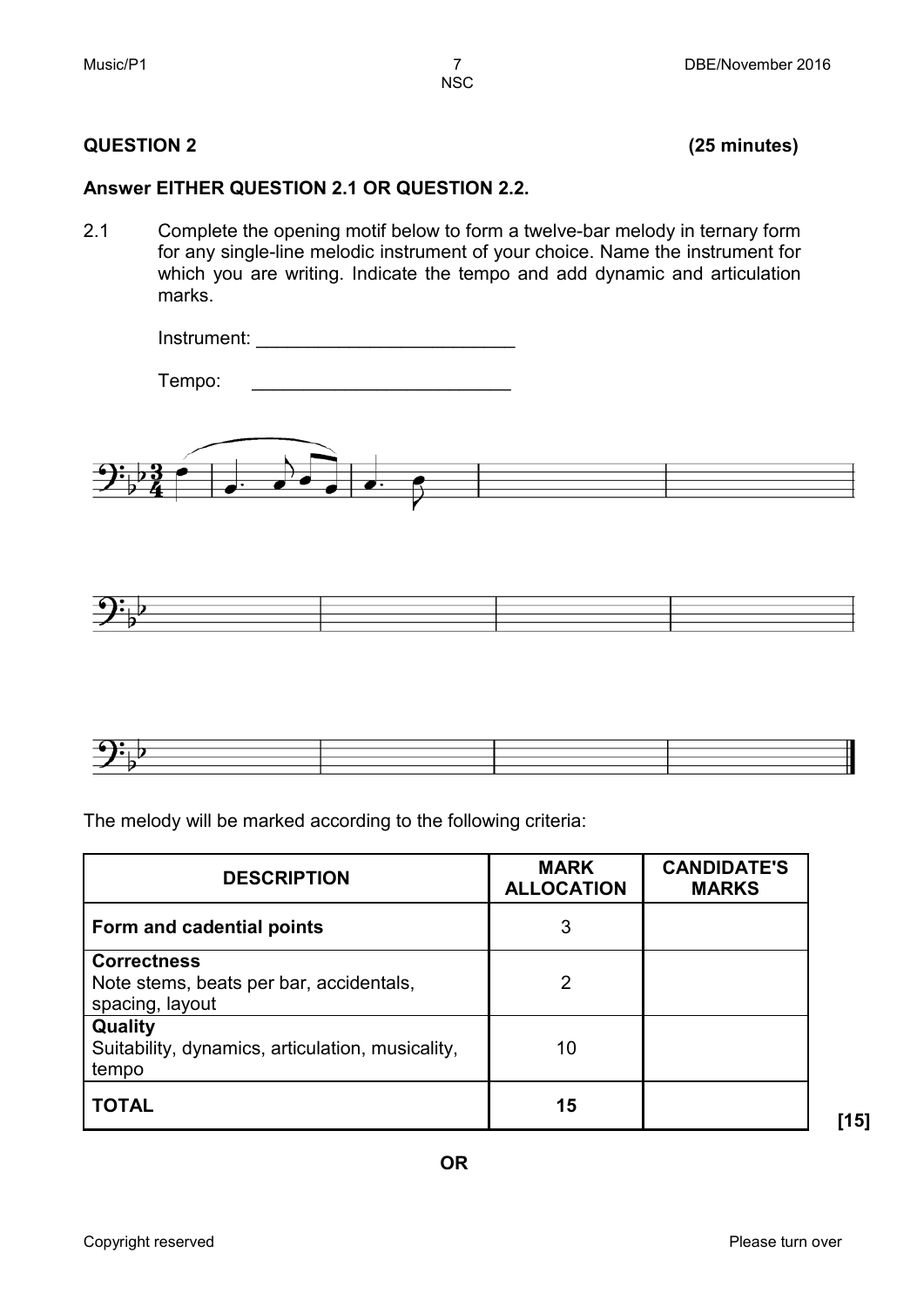2.2 Complete the opening motif below to form a twelve-bar melody in ternary form for any single-line melodic instrument of your choice. Name the instrument for which you are writing. Indicate the tempo and add dynamic and articulation marks.

| Instrument: |  |  |  |
|-------------|--|--|--|
|             |  |  |  |

Tempo:







The melody will be marked according to the following criteria:

| <b>DESCRIPTION</b>                                                               | <b>MARK</b><br><b>ALLOCATION</b> | <b>CANDIDATE'S</b><br><b>MARKS</b> |
|----------------------------------------------------------------------------------|----------------------------------|------------------------------------|
| Form and cadential points                                                        | 3                                |                                    |
| <b>Correctness</b><br>Note stems, beats per bar, accidentals,<br>spacing, layout | 2                                |                                    |
| Quality<br>Suitability, dynamics, articulation, musicality,<br>tempo             | 10                               |                                    |
| <b>TOTAL</b>                                                                     | 15                               |                                    |

**[15]**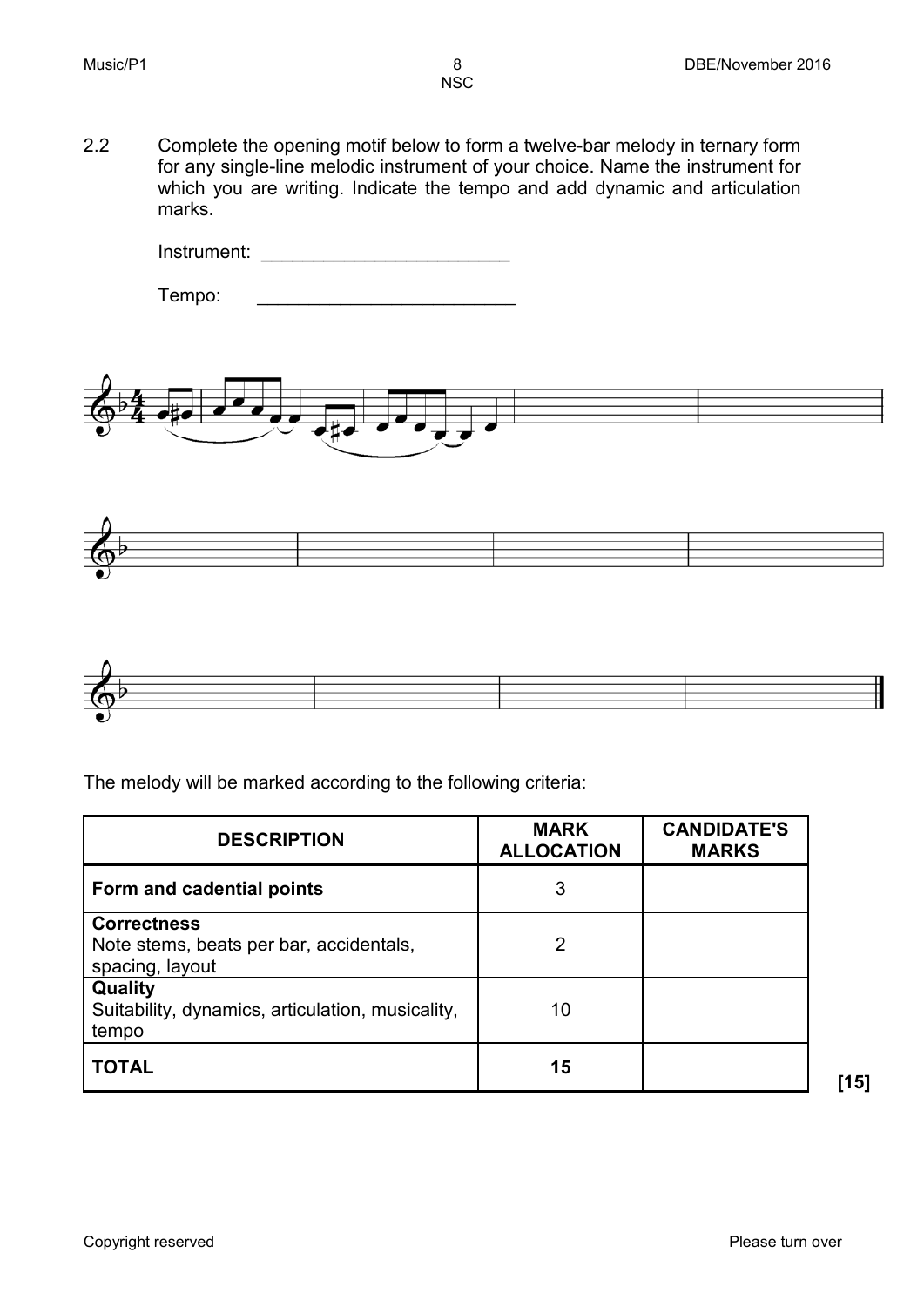# **BLANK PAGE**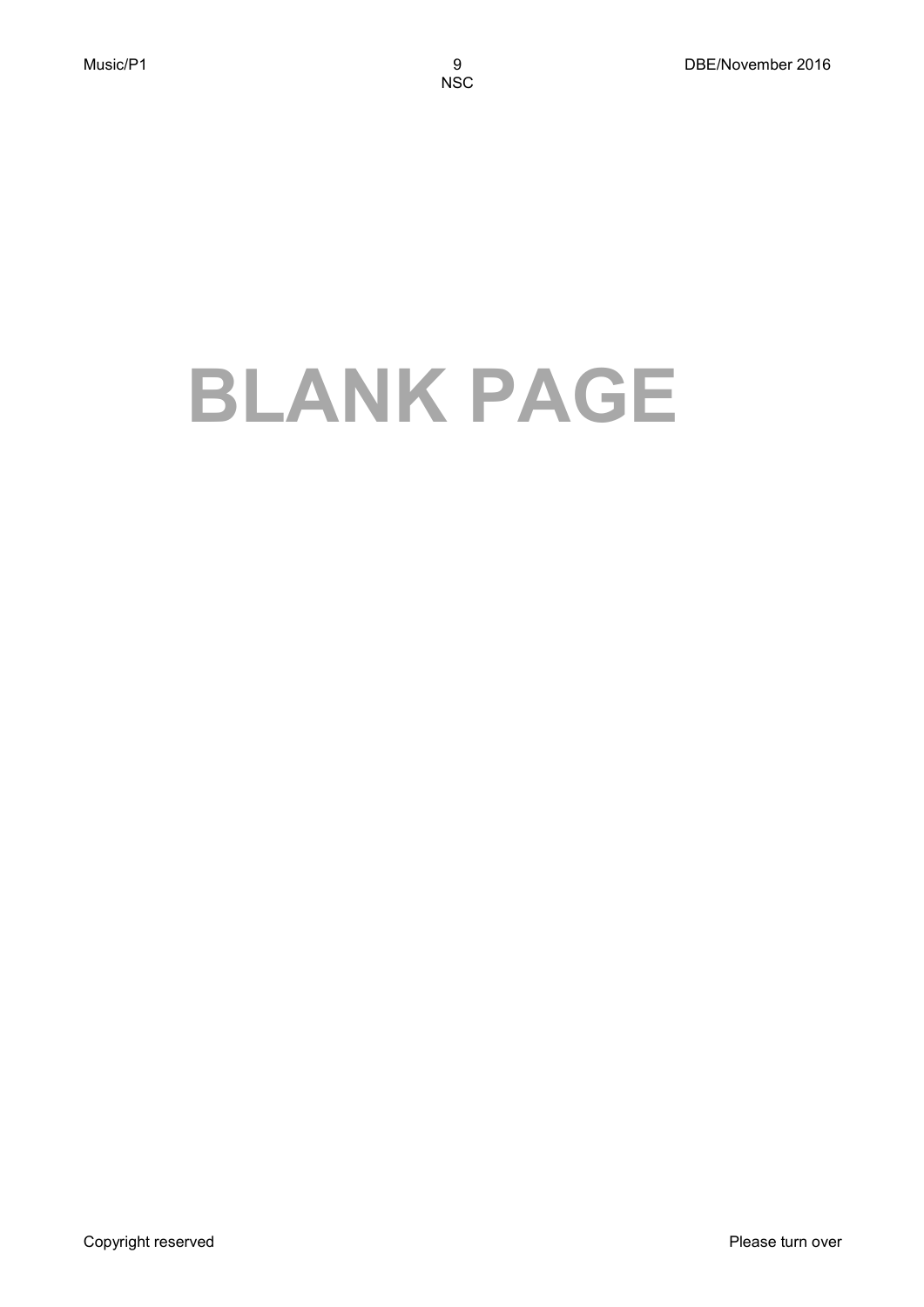## **QUESTION 3 (10 minutes)**

#### **Answer EITHER QUESTION 3.1 OR QUESTION 3.2.**

3.1 Study the extract from Mozart's *Sonata K.283* below and answer the questions that follow.



Cadence  $3.1.3$ 



 $(e)$ 

 $(d)$ 

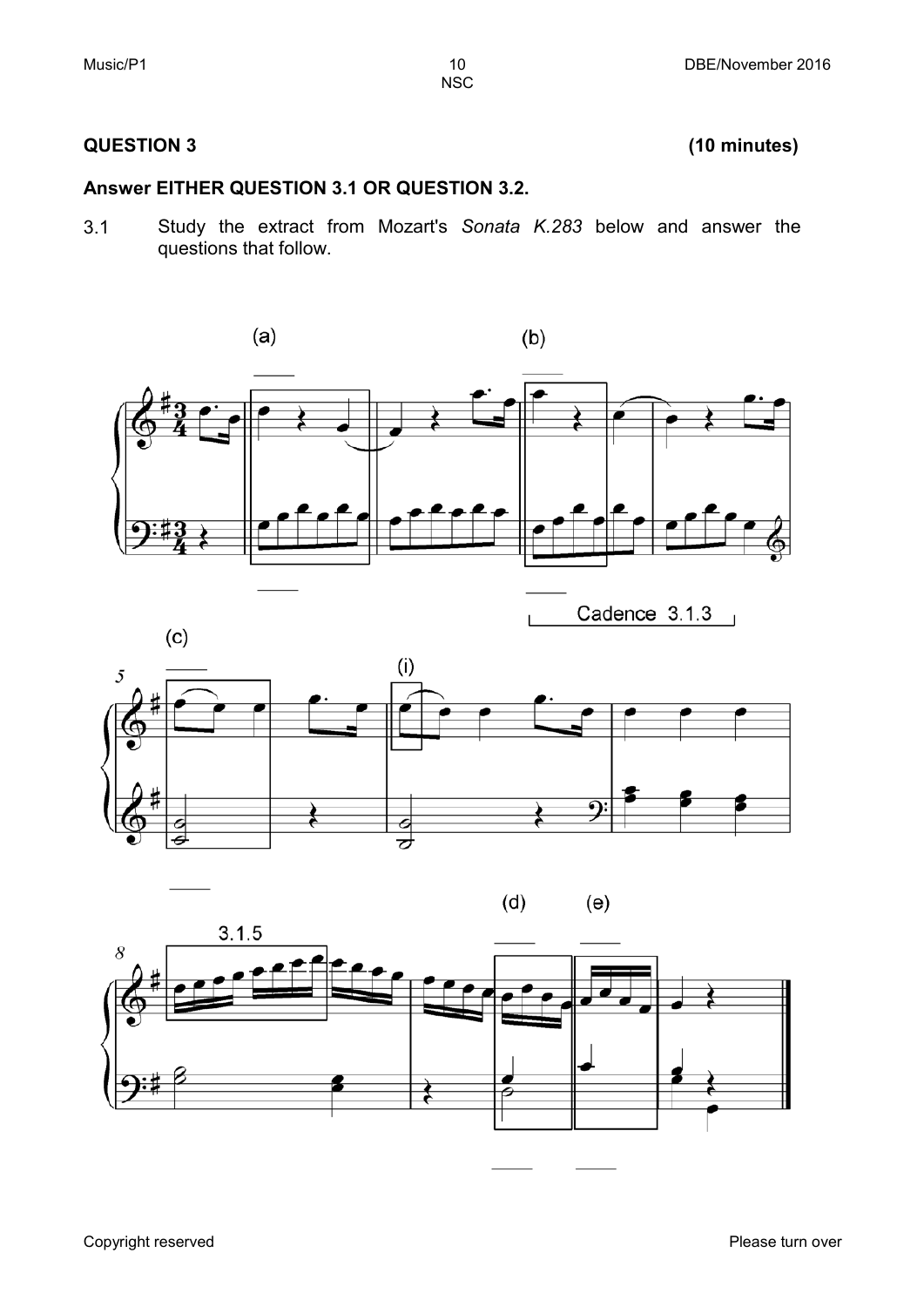- 3.1.1 Name the key of this extract.
- 3.1.2 Identify chords **(a)** to **(e)** and figure them on the score. Use EITHER figuring below the score, for example  $V^6$ , OR chord symbols, for example  $B/D^*$  above the score. (5) 3.1.3 Name the cadence in bars 3–4.

 $\overline{\phantom{a}}$  (1)

 $\overline{\phantom{a}}$  (1)

 $\overline{\phantom{a}}$  (1)

- 3.1.4 Name the type of non-chordal note at **(i)**.
- 3.1.5 Circle ALL the passing notes on the score that occur in bar 8 on beats 1 and 2.  $1$  and 2. (2) **[10]**

**OR**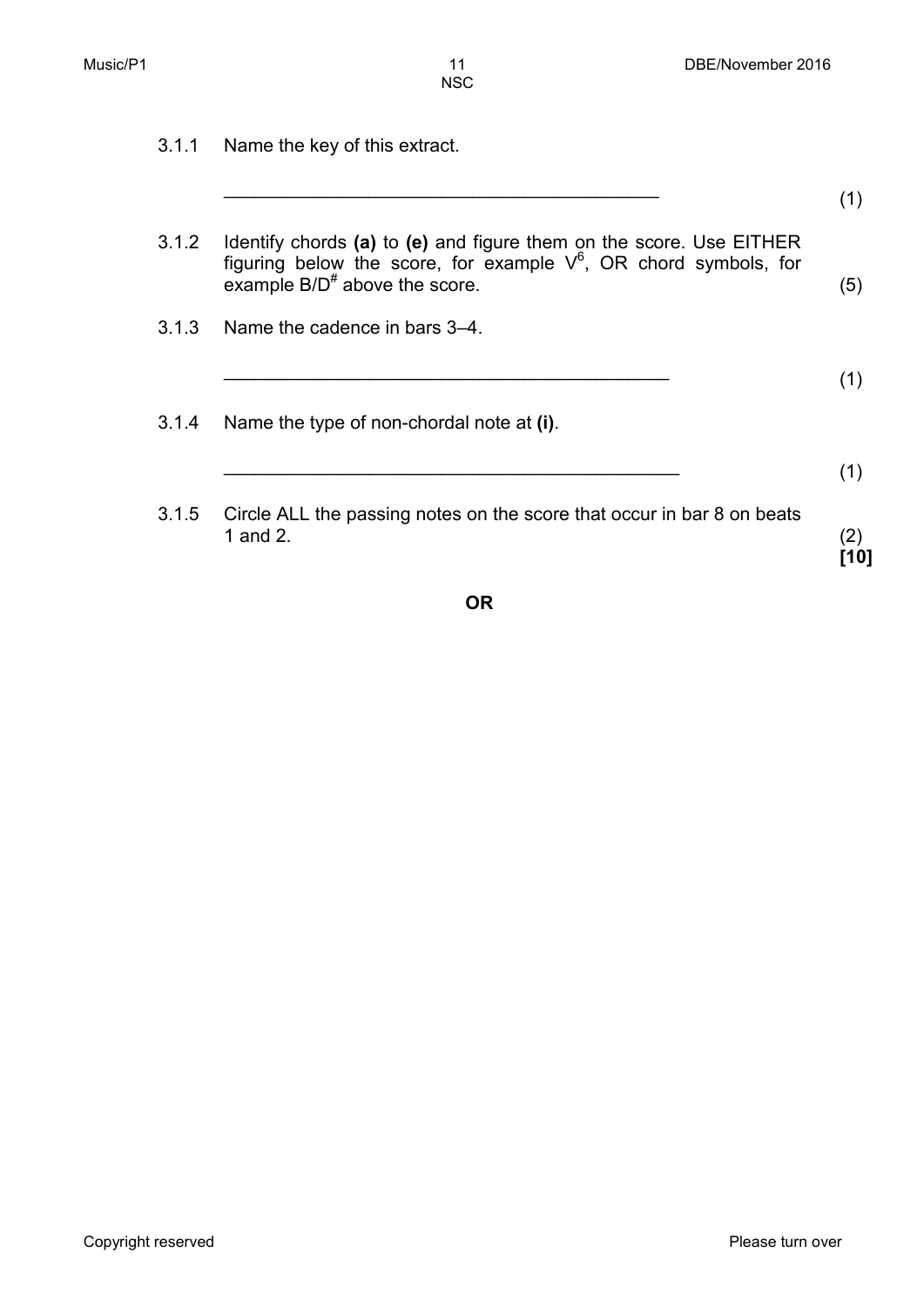3.2 Study the extract from *Solitaire* by Neil Sedaka and Philip Cody below and answer the questions that follow.







$$
(\mathsf{d})
$$

 $(c)$ 

 $(e)$ 

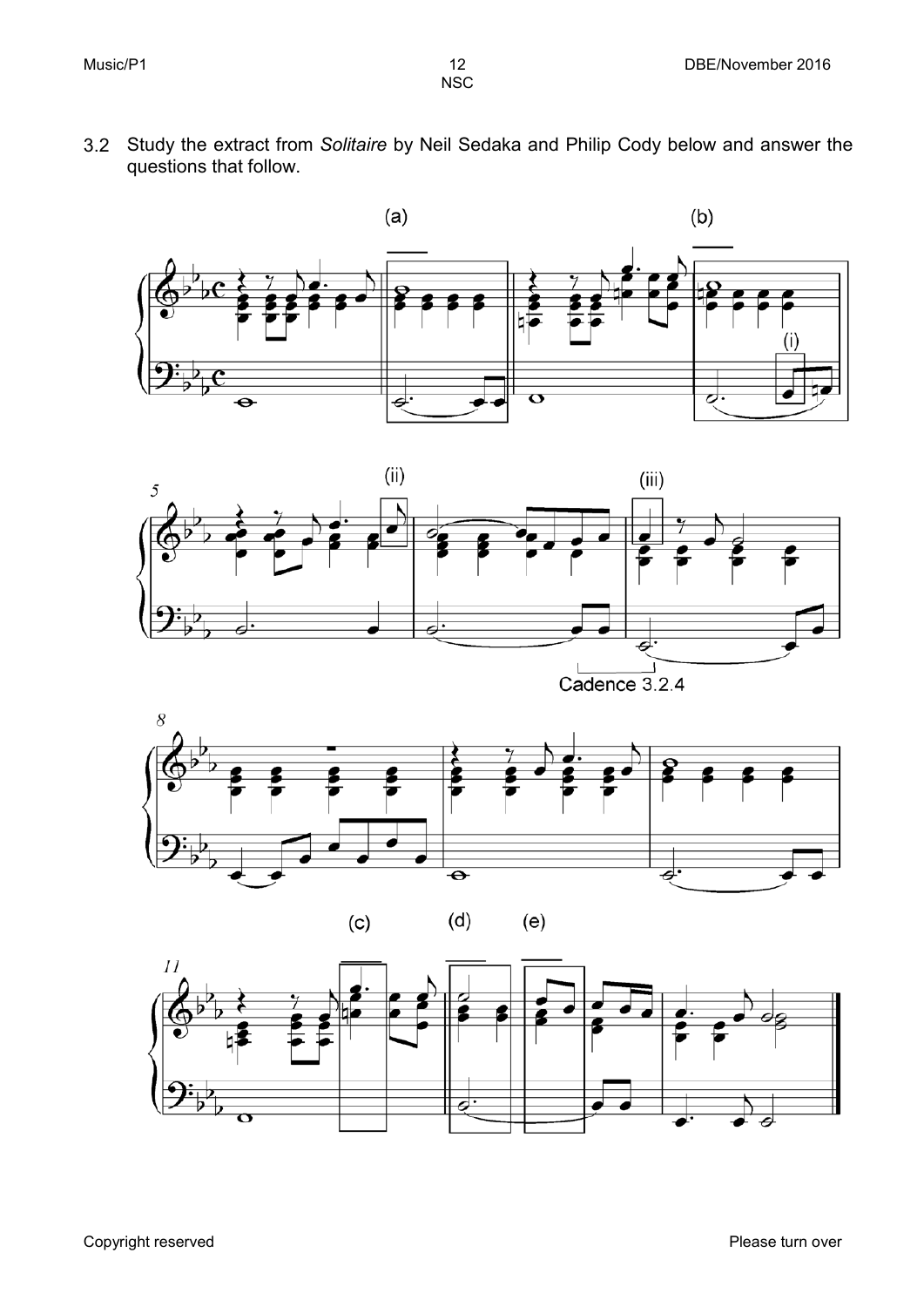|       | 3.2.1 Name the key of this extract.                                                                                           |      |
|-------|-------------------------------------------------------------------------------------------------------------------------------|------|
|       |                                                                                                                               | (1)  |
| 3.2.2 | Identify chords (a) to (e) and figure them on the score. Use chord<br>symbols above the score, for example B <sup>b</sup> /D. | (5)  |
| 3.2.3 | Name the type of non-chordal notes at (i) to (iii).                                                                           |      |
|       | (i)<br><u> 1980 - Jan Barnett, fransk politik (d. 1980)</u>                                                                   |      |
|       | (ii)                                                                                                                          |      |
|       | (iii)<br><u> 1980 - Jan Barat, margaret amerikan basal dan berasal dari berasal dalam berasal dan berasal dan berasal dan</u> | (3)  |
| 3.2.4 | Name the cadence in bars 6–7.                                                                                                 |      |
|       |                                                                                                                               | [10] |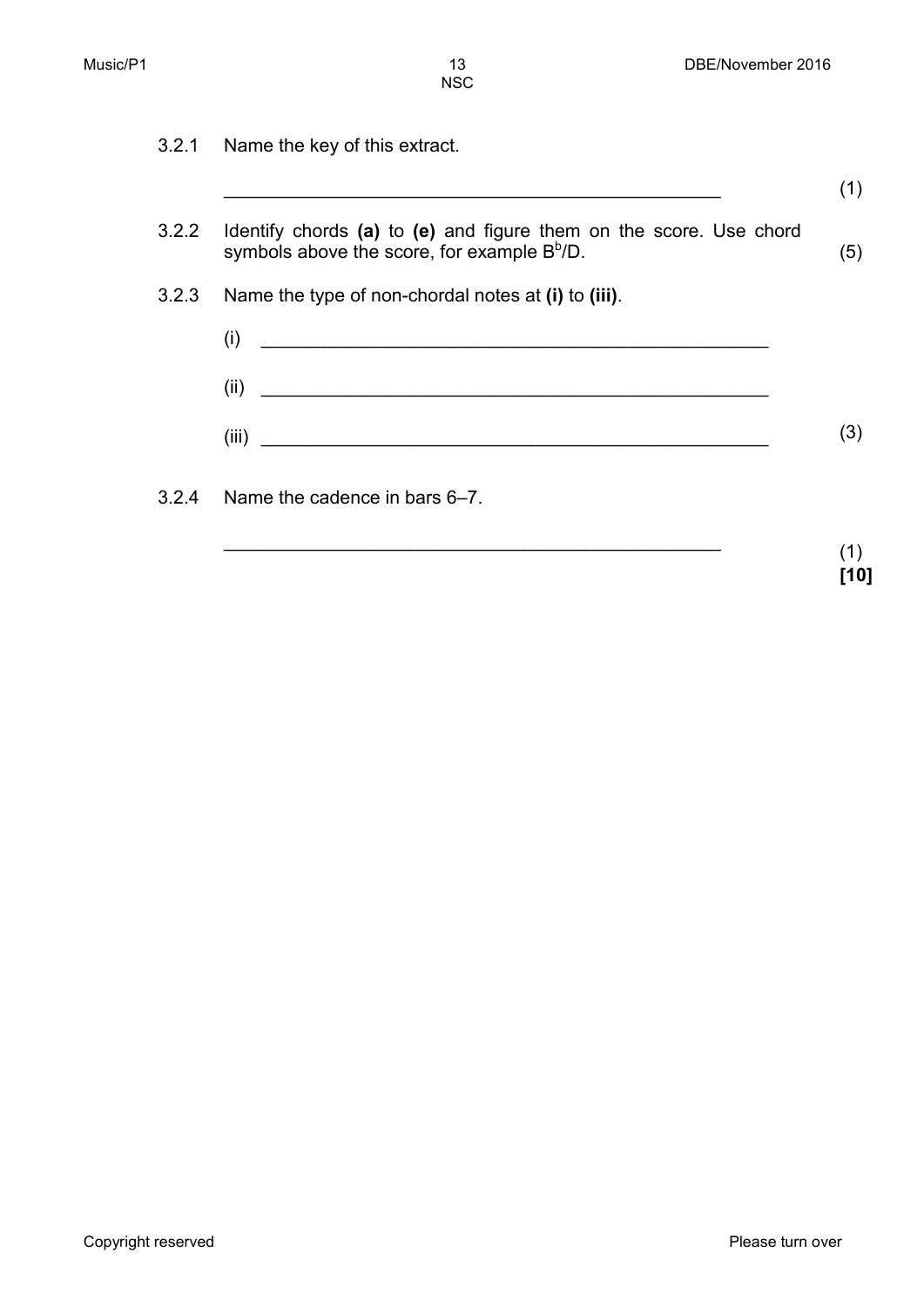## **QUESTION 4 (30 minutes)**

#### **Answer EITHER QUESTION 4.1 OR QUESTION 4.2.**

4.1 Complete the four-part vocal harmonisation below by adding the alto, tenor and bass parts.





The harmonisation will be marked according to the following criteria:

| <b>DESCRIPTION</b>                                                                 | <b>MARK</b><br><b>ALLOCATION</b> | <b>CANDIDATE'S</b><br><b>MARKS</b> |
|------------------------------------------------------------------------------------|----------------------------------|------------------------------------|
| <b>Chord progression</b><br>Choice of chords, correct use of cadence               | 14                               |                                    |
| <b>Correctness</b><br>Notation, doubling, spacing, voice leading                   | 16                               |                                    |
| <b>Quality</b><br>Musicality, non-chordal notes, awareness of<br>style, creativity | 10                               |                                    |
|                                                                                    | 40<br>(± 8 x 3)                  |                                    |
| TOTAL                                                                              | 15                               |                                    |

**[15]**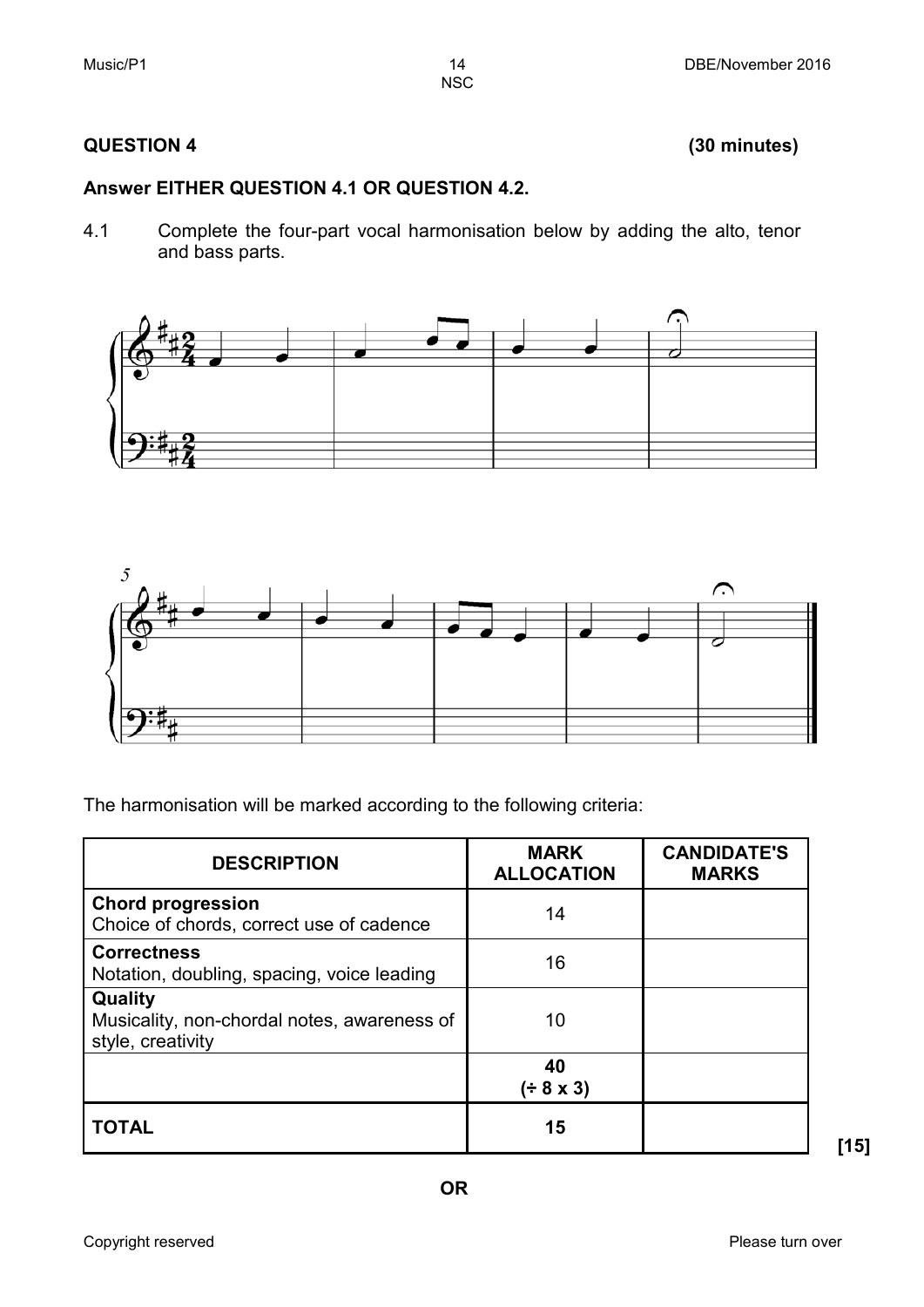4.2 Complete the piece below by adding a suitable bass line and harmonic material in the open staves. Continue in the style suggested by the given material in bars 1–3.





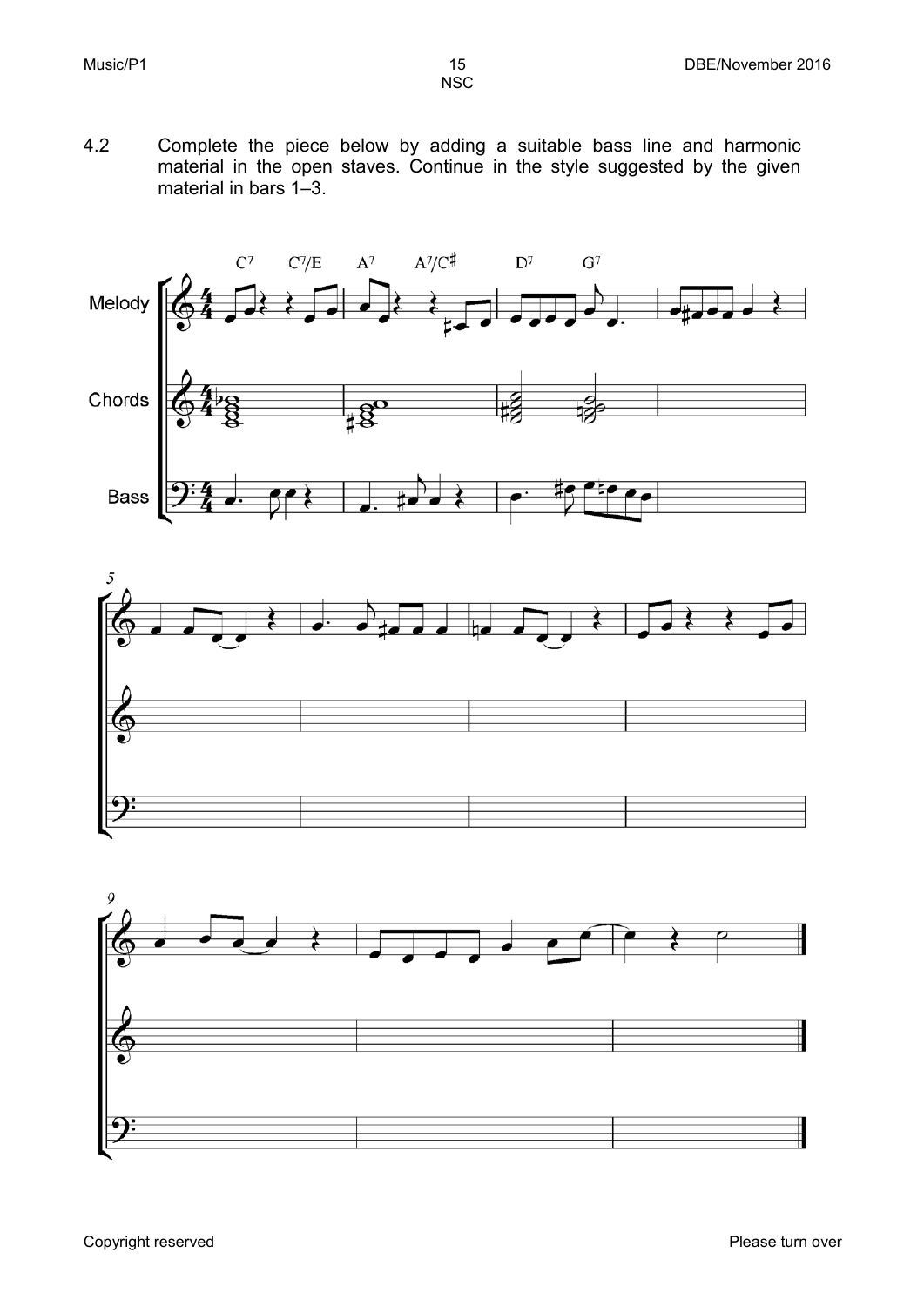The answer will be marked according to the following criteria:

| <b>DESCRIPTION</b>                                                          | <b>MARK</b><br><b>ALLOCATION</b> | <b>CANDIDATE'S</b><br><b>MARKS</b> |
|-----------------------------------------------------------------------------|----------------------------------|------------------------------------|
| <b>Chord progression</b><br>Choice of chords; correct use of cadences       | 15                               |                                    |
| <b>Correctness</b><br>Notation, doubling, spacing, voice leading            | 15                               |                                    |
| Quality<br>Musicality, non-chordal notes, awareness<br>of style, creativity | 10                               |                                    |
|                                                                             | 40<br>(÷ 8 x 3)                  |                                    |
| <b>TOTAL</b>                                                                | 15                               |                                    |

**[15]**

**TOTAL SECTION A: 60**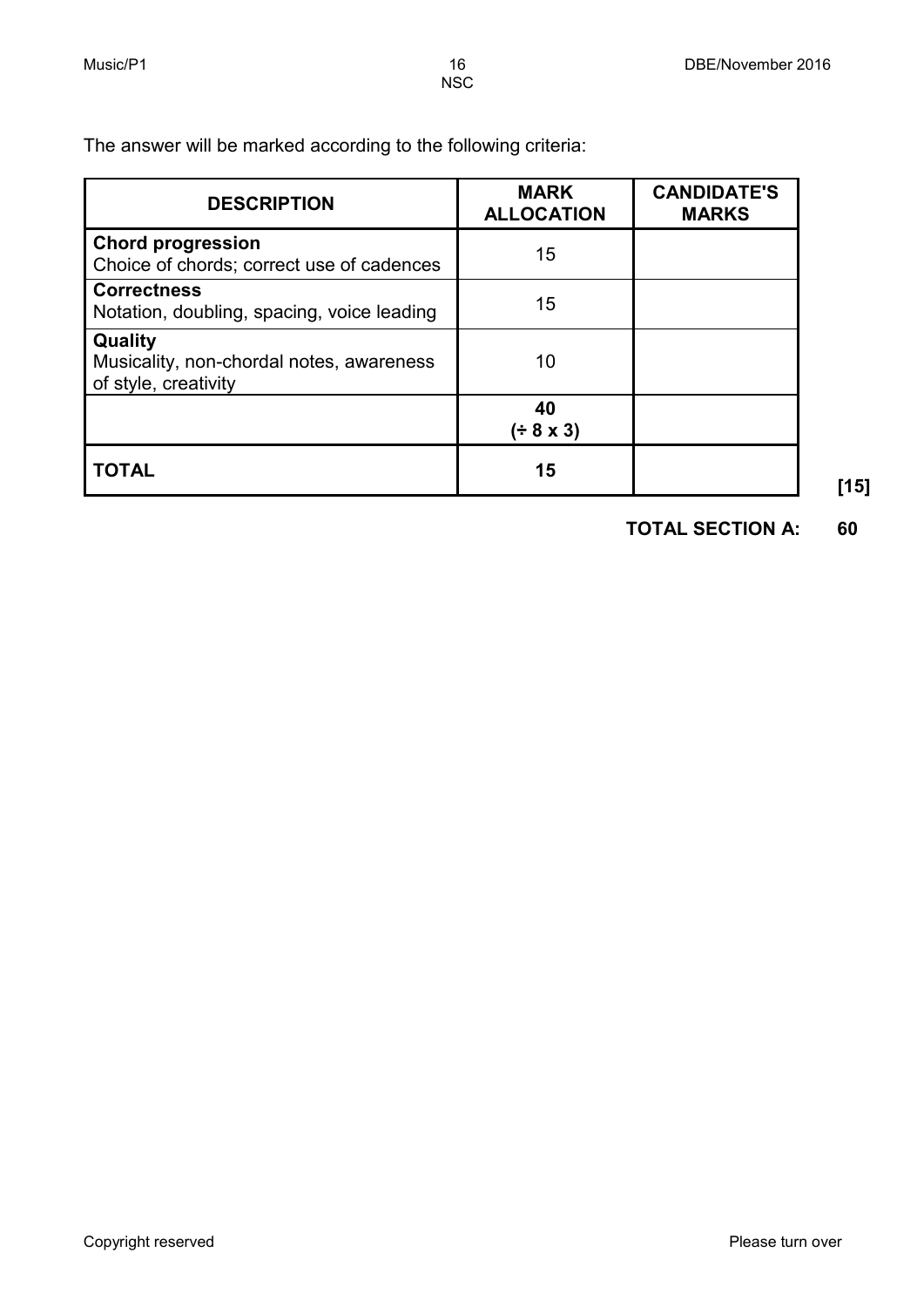#### **SECTIONS B, C, D, E: GENERAL MUSIC KNOWLEDGE (90 minutes)**

#### **Answer SECTION B AND SECTION C (Western Art Music) OR SECTION D (Jazz) OR SECTION E (Indigenous African Music).**

Answer these questions in the ANSWER BOOK provided.

#### **SECTION B: GENERAL (COMPULSORY)**

#### **QUESTION 5**

5.1 Various options are provided as possible answers to the following questions. Write down the question number (5.1.1–5.1.10), choose the answer and make a cross (X) over the letter (A–D) of your choice in the ANSWER BOOK.

#### EXAMPLE:

| -<br>، ب<br>. |  |  |  |
|---------------|--|--|--|
|               |  |  |  |

- 5.1.1 Presto is the *...*
	- A German word for fast.
	- B Italian word for fast.
	- C Italian word for lively.
	- D. German word for lively.
- 5.1.2 The term falsetto refers to a ...
	- A female voice singing fast runs and melismas.
	- B woodwind instrument playing high-pitched notes.
	- $\mathcal{C}$ male voice singing in the female voice range.
	- D. woodwind instrument playing out of tune.
- 5.1.3 A chordophone is any instrument ...
	- A that produces sound generated by a stretched string.
	- B where the sound is generated by its own material.
	- C of which the sound is generated by a membrane.
	- D. on which chords can be played.
- 5.1.4 Which term below describes the repetition of a melody or idea at a different pitch?
	- A Augmentation
	- B **Diminution**
	- C Inversion
	- D Sequence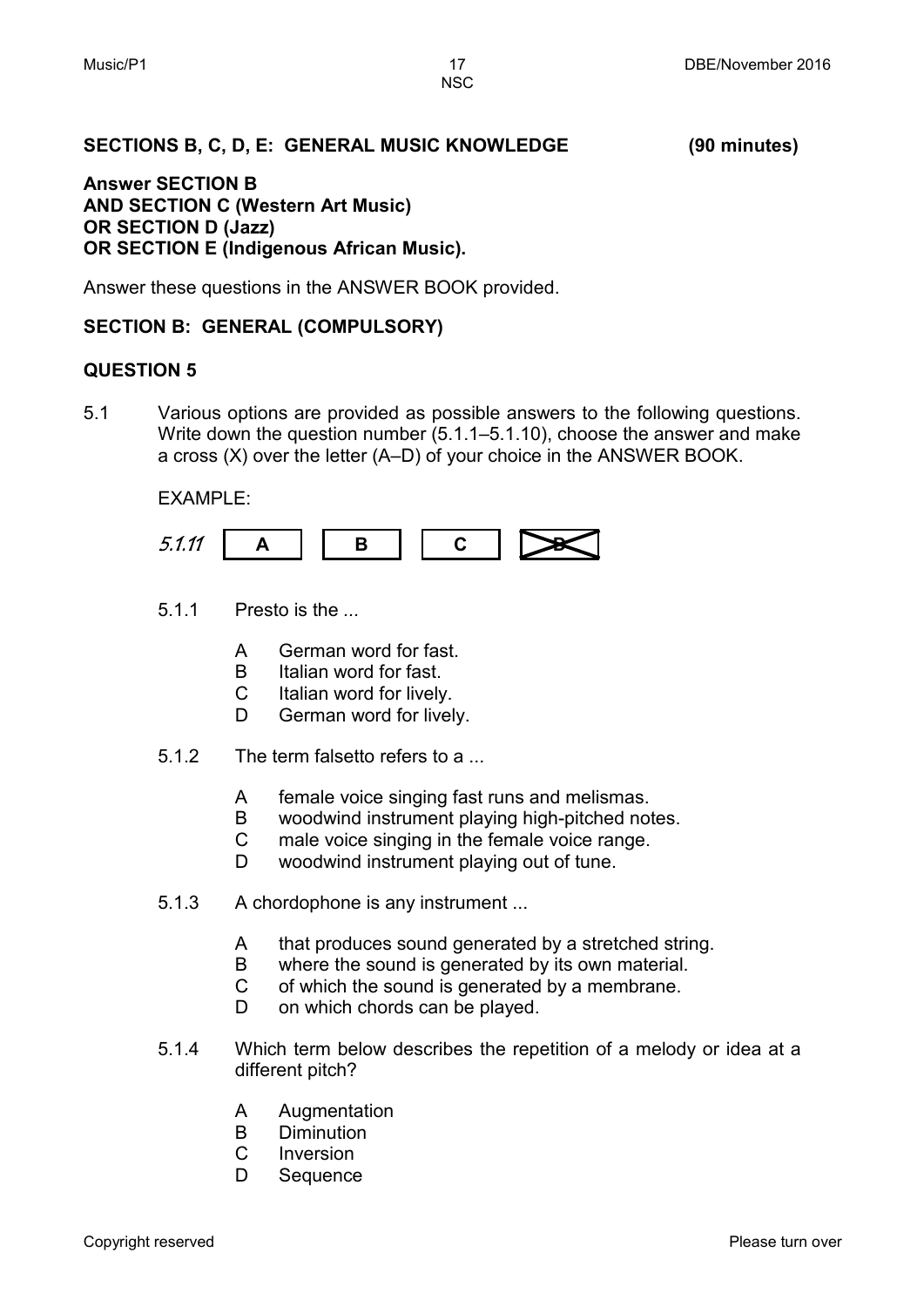- 5.1.5 Which ONE of the following terms is NOT a texture type?
	- A Monophonic
	- B Polyphonic
	- C **Stereophonic**
	- D. Homophonic
- 5.1.6 To which ONE of the following does binary term refer?
	- A AB
	- B ABACA
	- C ABA
	- D ABCBA
- 5.1.7 Which ONE of the statements below is CORRECT about transposing instruments?
	- A A flute sounds an octave higher than the written part.
	- B A double bass sounds an octave lower than the written part.
	- C A guitar sounds an octave higher than the written part.
	- D. A trumpet sounds a major third lower than the written part.
- 5.1.8 Which ONE of the following is a woodwind instrument?
	- A Euphonium
	- B Cor anglais (English horn)
	- C **Trumpet**
	- D. French horn
- 5.1.9 Tempo giusto means ...
	- A a free tempo.
	- B a lively tempo.
	- C increasing the tempo instantly.
	- D strict tempo.
- 5.1.10

The little note must be played ...

- A with extra force.
- B according to the player's choice.
- $\mathsf{C}$ as quickly as possible.
- D with half the value of the note that follows it.  $(10 \times 1)$  (10)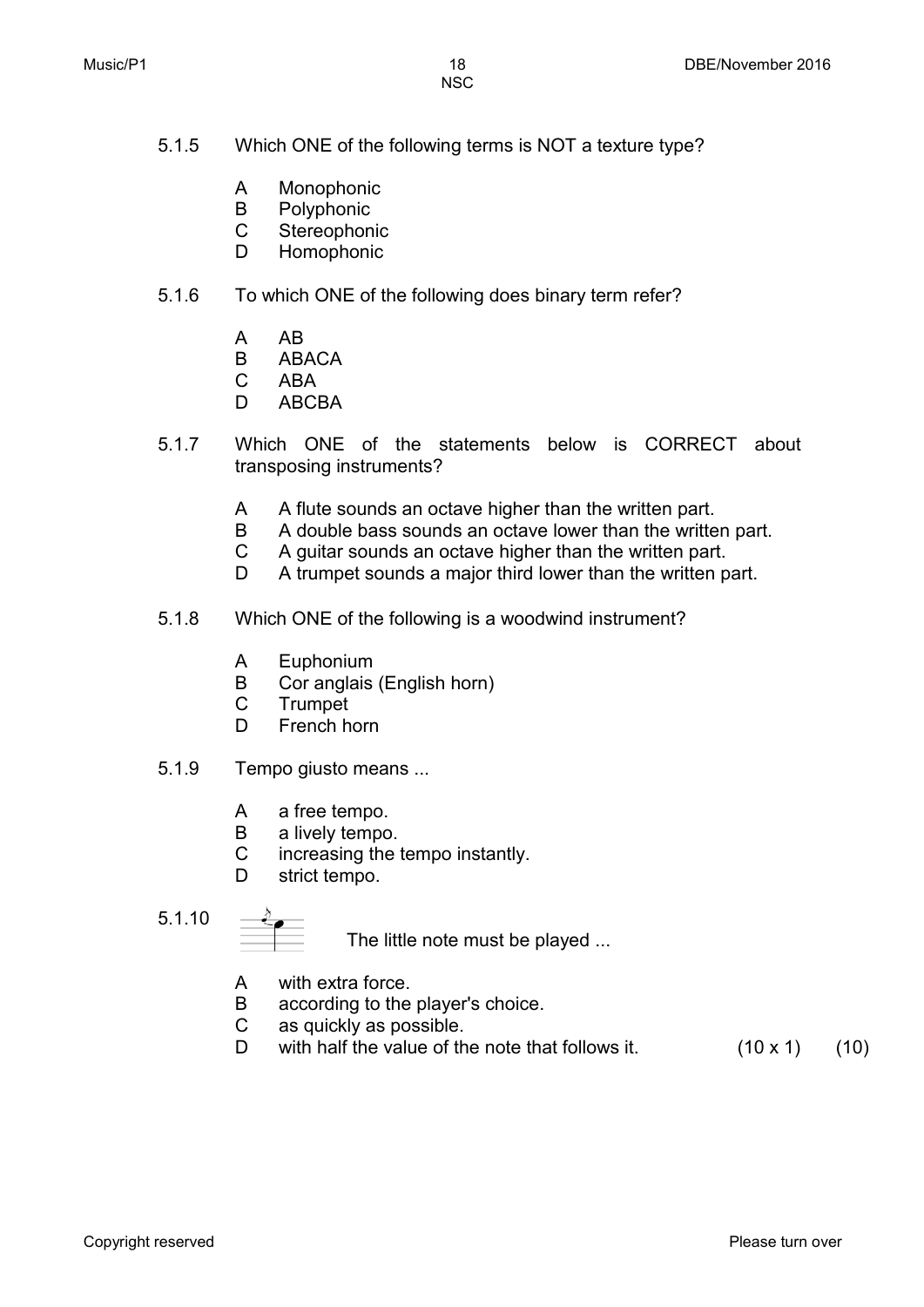5.2 Briefly describe the functions of SAMRO*.* (4) 5.3 Copyright gives the copyright owner exclusive rights regarding the use of his/her music. Elaborate on this statement. (4) 5.4 Define the following terms: 5.4.1 Needletime rights royalties 5.4.2 Mechanical rights royalties (1) (1) **TOTAL SECTION B: 20**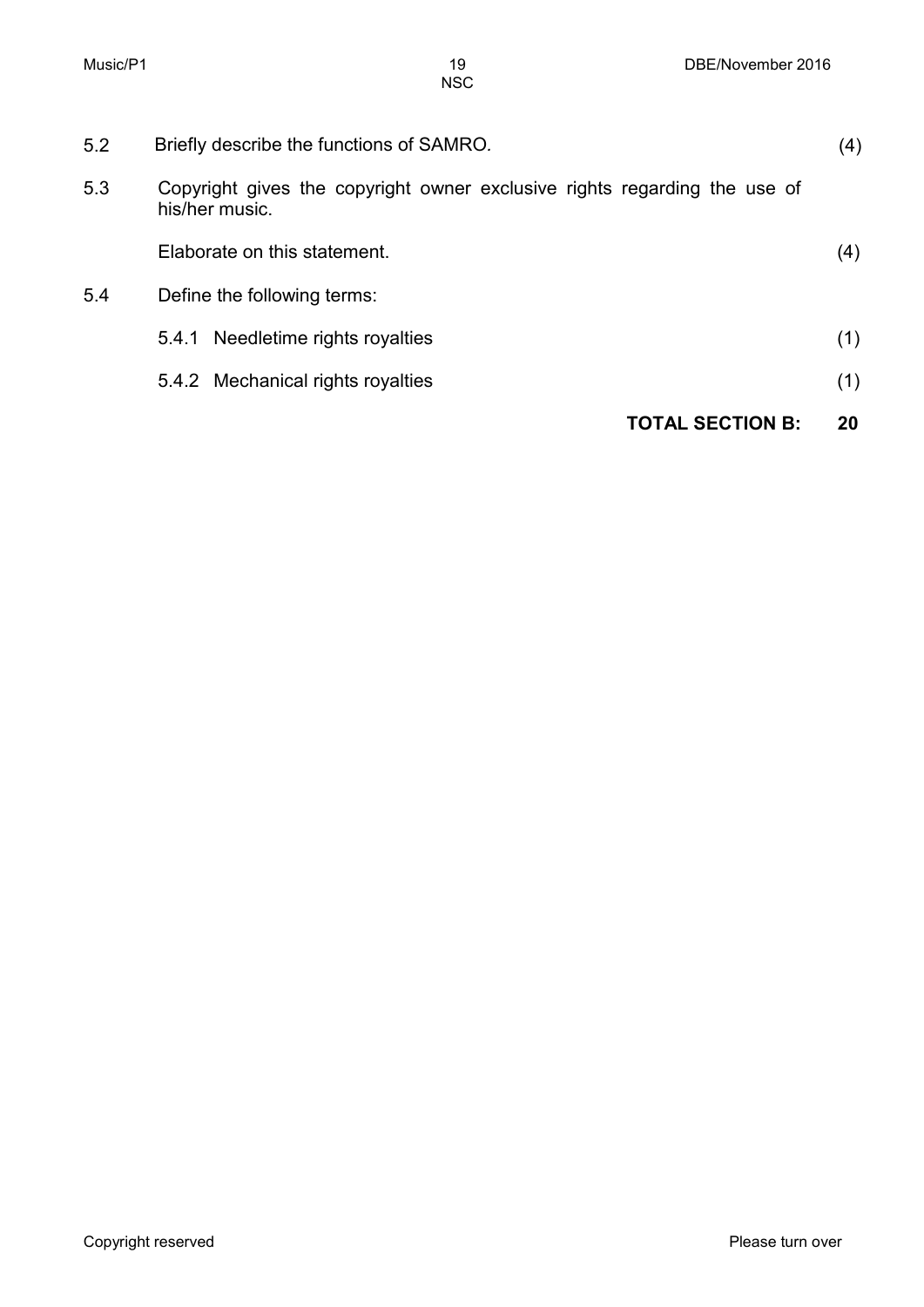#### **Answer SECTION C (WAM) OR SECTION D (JAZZ) OR SECTION E (IAM).**

## **SECTION C: WESTERN ART MUSIC (WAM)**

## **QUESTION 6**

| 6.1.1             | Minuet and trio     | (2)                                                                                                                                                                                                    |
|-------------------|---------------------|--------------------------------------------------------------------------------------------------------------------------------------------------------------------------------------------------------|
| 6.1.2             | Rondo               | (2)                                                                                                                                                                                                    |
| 6.1.3             | Development         | (2)                                                                                                                                                                                                    |
| 6.1.4             | First subject/theme | (2)                                                                                                                                                                                                    |
|                   |                     |                                                                                                                                                                                                        |
|                   |                     | (2)<br>$[10]$                                                                                                                                                                                          |
| <b>QUESTION 7</b> |                     |                                                                                                                                                                                                        |
|                   |                     | [5]                                                                                                                                                                                                    |
|                   |                     | Describe the following terms with regard to form:<br>A symphonic poem is based on programmatic content.<br>Explain the meaning of this statement.<br>Discuss the importance of the Mannheim orchestra. |

#### **QUESTION 8**

Write a paragraph in which you define the genre of Mendelssohn's *Hebrides Overture.*  Briefly describe the form of the work and discuss the importance of the title. **[5]**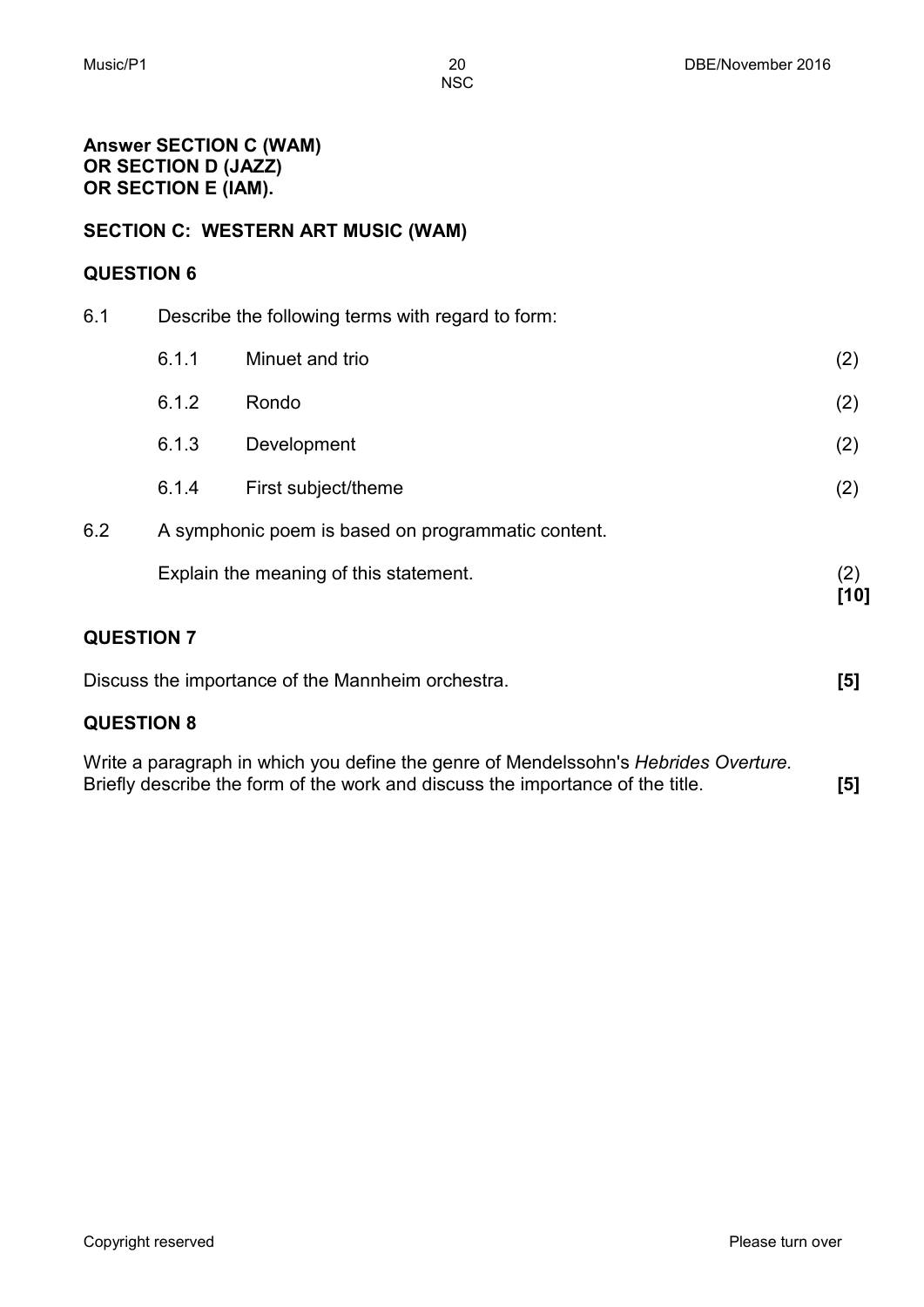#### **QUESTION 9**

Study the extract below from the *Pastoral Symphony* by Beethoven. Write a paragraph on the movement in which the extract occurs.



#### **QUESTION 10**

Mozart perfected the aria as a genre in his opera *The Magic Flute.*

Elaborate on this statement. Define the *aria* as a genre and discuss TWO arias sung by different characters in *The Magic Flute*.

You will be credited for the logical presentation of facts and the structure of your essay.

The essay will be marked according to the following criteria:

| <b>MARK ALLOCATION</b> |
|------------------------|
|                        |
|                        |
|                        |
|                        |
|                        |
|                        |

**[5]**

**TOTAL SECTION C: 40**

**OR**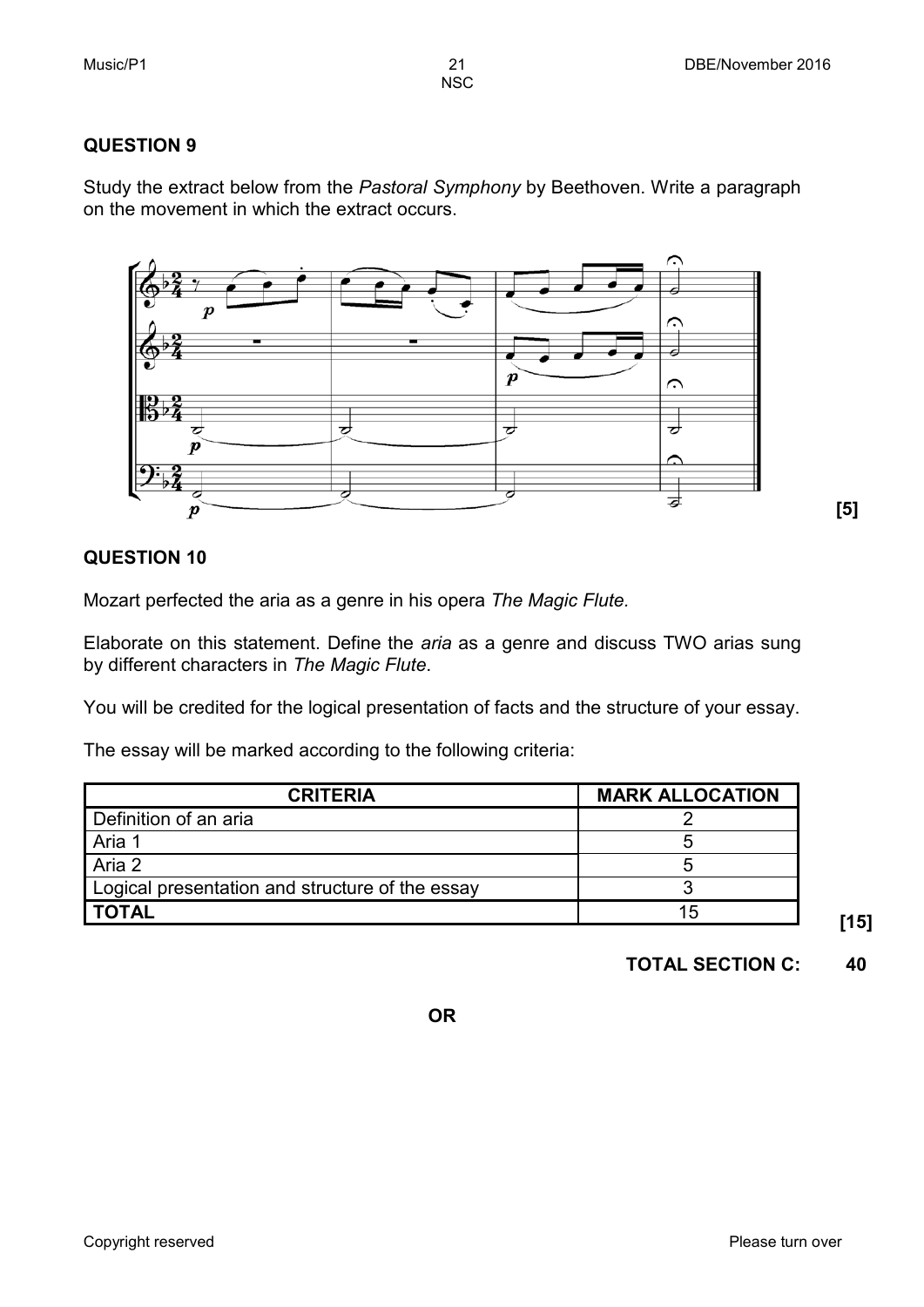## **SECTION D: JAZZ**

#### **QUESTION 11**

11.1 Choose the jazz classification from COLUMN B that matches the artist/group in COLUMN A. Write only the letter (A–F) next to the question number (11.1.1–11.1.6) in the ANSWER BOOK, for example 11.1.7 G.

|        | <b>COLUMN A</b>        |              | <b>COLUMN B</b> |
|--------|------------------------|--------------|-----------------|
| 11.1.1 | The Flying Jazz Queens | $\mathsf{A}$ | modern jazz     |
| 11.1.2 | Lemmy Mabaso           | B            | mbaqanga        |
| 11.1.3 | Makgonatsohle Band     | $\mathsf C$  | kwela           |
| 11.1.4 | Voice                  | D            | Cape jazz       |
| 11.1.5 | <b>Dollar Brand</b>    | Е            | marabi          |
| 11.1.6 | Union of South Africa  | F            | jazz in exile   |

 $(6 \times 1)$  (6)

11.2 Name ONE important contribution to South African jazz made by EACH of the following artists:

|        | 11.2.4 Chris MacGregor   | (1)<br>[10] |
|--------|--------------------------|-------------|
| 11.2.3 | Miriam Makeba            | (1)         |
|        | 11.2.2 The Jazz Epistles | (1)         |
|        | 11.2.1 Zim Ngawana       | (1)         |

#### **QUESTION 12**

Write a paragraph in which you describe kwela. Also briefly explain its role in the development of South African jazz. **[5]**

#### **QUESTION 13**

Describe the mbaqanga style found in the music of bands such as Makgonatsohle Band, The Cool Crooners or Soul Brothers. **[5]**

#### **QUESTION 14**

Discuss the origin and style characteristics of marabi music. Refer to at least ONE artist or group. **[5]**

Copyright reserved **Please turn over the Copyright reserved** Please turn over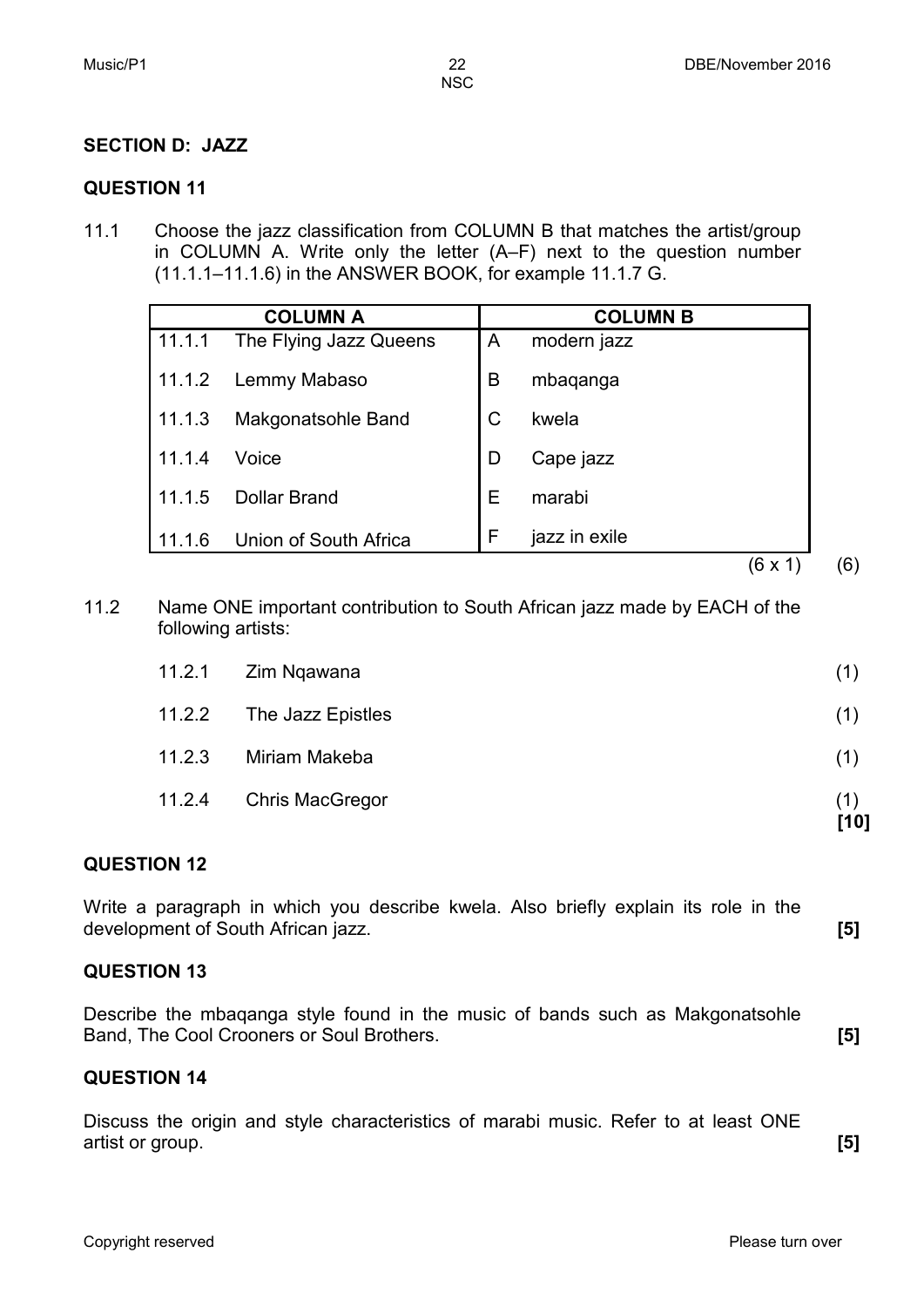#### **QUESTION 15**

Write an essay on the music of ONE of the following Cape jazz artists:

- Abdullah Ibrahim
- Robbie Jansen
- Winston Mankunku Ngozi

You will be credited for the logical presentation of facts and the structure of your essay.

The essay will be marked according to the following criteria:

| <b>CRITERIA</b>                                 | <b>MARK ALLOCATION</b> |      |
|-------------------------------------------------|------------------------|------|
| Music characteristics                           |                        |      |
| Origins and influences                          |                        |      |
| Albums/Songs                                    |                        |      |
| Logical presentation and structure of the essay |                        |      |
| l TOTAL                                         |                        | [15] |

**TOTAL SECTION D: 40**

**OR**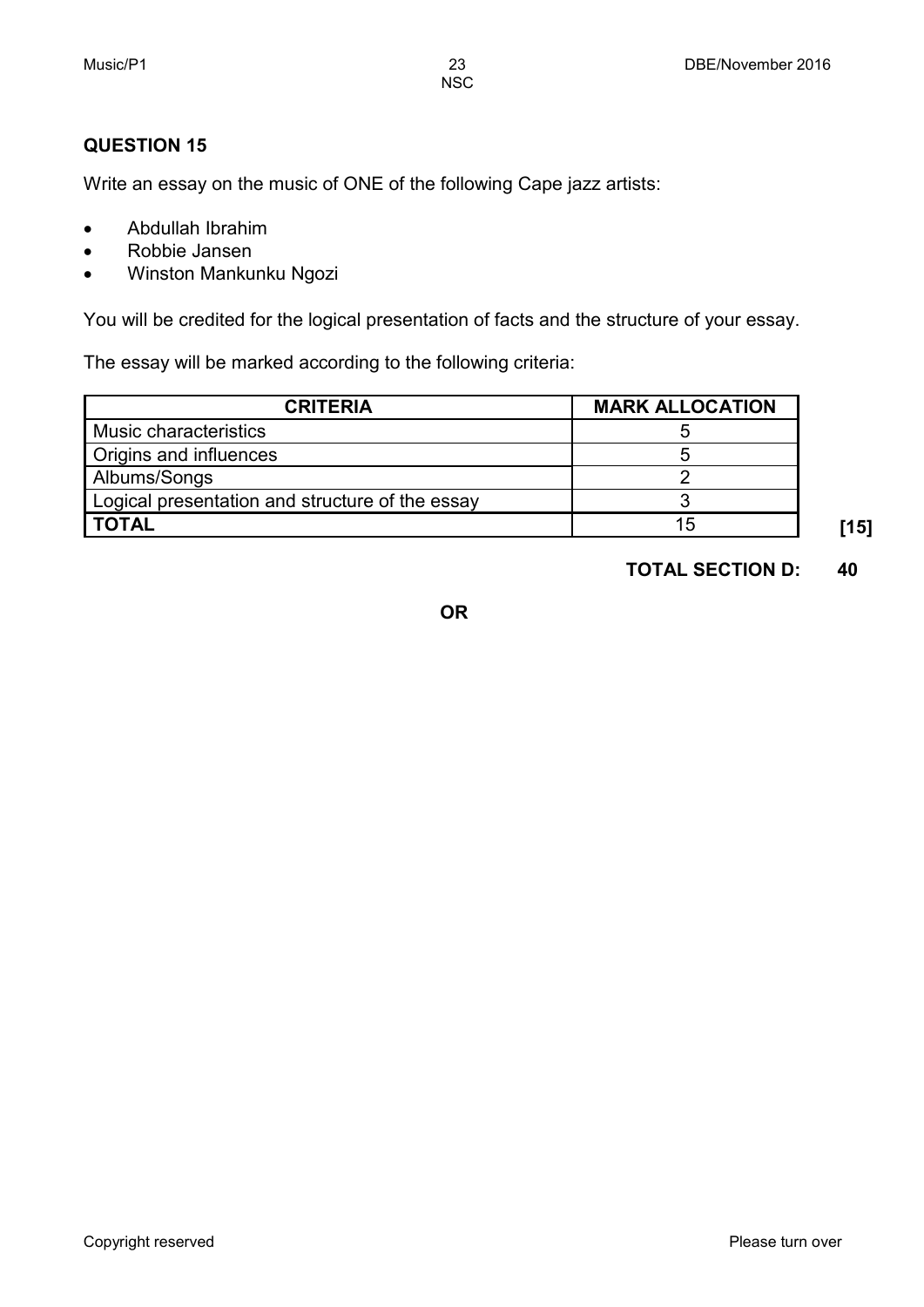## **SECTION E: INDIGENOUS AFRICAN MUSIC (IAM)**

#### **QUESTION 16**

- 16.1 Give a term to describe EACH of the following:
	- 16.1.1 A style of music that includes light dance-like walking on one's toes (1)
	- 16.1.2 The rapid instrumental introduction to a maskandi song (1)
- 16.2 Choose the item in COLUMN B that matches the artist/group in COLUMN A. Write only the letter (A–E) next to the question number (16.2.1–16.2.5) in the ANSWER BOOK, for example 16.2.6 F.

|        | <b>COLUMN A</b>      |              | <b>COLUMN B</b>  |         |
|--------|----------------------|--------------|------------------|---------|
| 16.2.1 | Abbey Cindi          | A            | mbaqanga         |         |
| 16.2.2 | Phuzekhemisi         | B            | flute            |         |
| 16.2.3 | <b>Soul Brothers</b> | $\mathsf{C}$ | SATB/TTBB        |         |
| 16.2.4 | Sello Galane         | D            | maskandi         |         |
| 16.2.5 | Isicathamiya         | Е            | moropa wa diatla |         |
|        |                      |              |                  | (5 x 1) |

16.3 Briefly describe the role of music in traditional African religion. (3)

#### **QUESTION 17**

Discuss local and international influences in malombo music. Refer to at least ONE artist or group. **[5]**

#### **QUESTION 18**

Describe the mbaqanga style found in the music of bands such as Makgonatsohle Band, The Cool Crooners or Soul Brothers. **[5]**

#### **QUESTION 19**

Discuss isicathamiya music with regard to its characteristics and how this style gained international status. **[5]**

**[10]**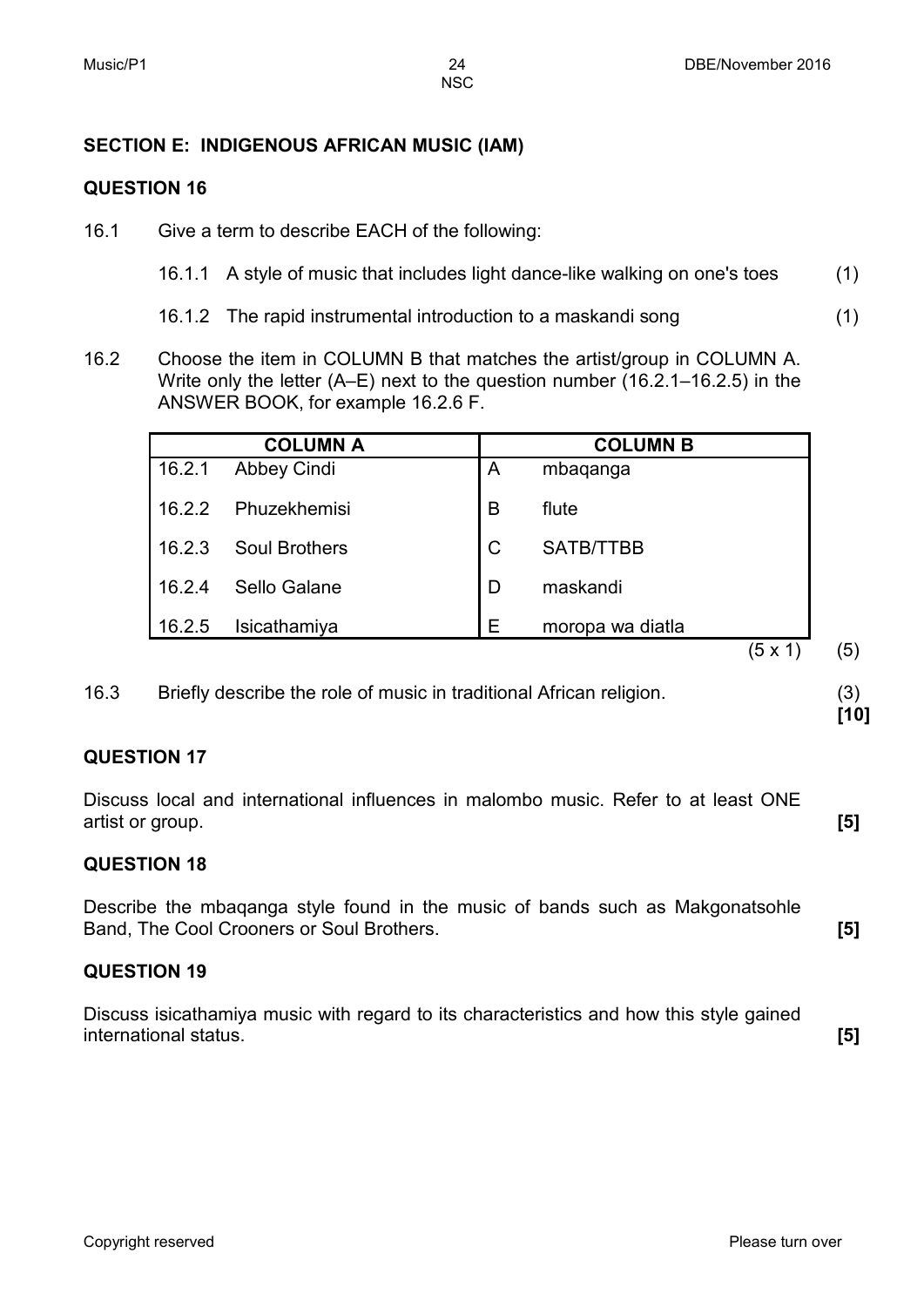## **QUESTION 20**

Maskandi is traditionally a Zulu music style which features prominently in today's popular music.

Write an essay in which you expand on this statement by discussing the origins and characteristics of the style.

You will be credited for the logical presentation of facts and the structure of your essay.

The essay will be marked according to the following criteria:

| <b>CRITERIA</b>                                 | <b>MARK ALLOCATION</b> |     |
|-------------------------------------------------|------------------------|-----|
| <b>Origins</b>                                  |                        |     |
| Style characteristics                           |                        |     |
| Artist and song                                 |                        |     |
| Logical presentation and structure of the essay |                        |     |
| l TOTAL                                         | 15                     | 151 |

**TOTAL SECTION E: 40**

**GRAND TOTAL: 120**